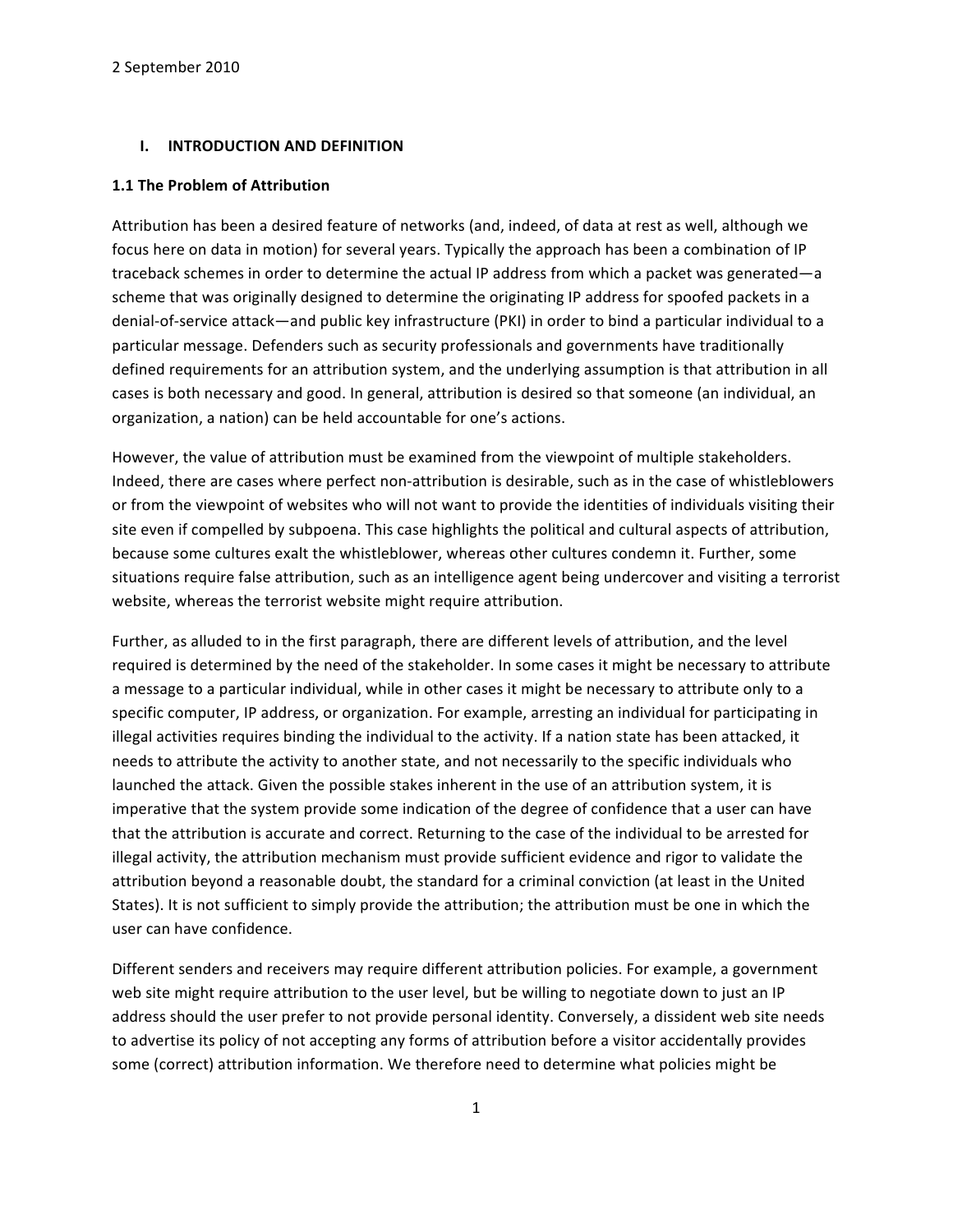required, as well as the requirements for a negotiation system. Mechanisms for advertising policies also need to be devised, along with an examination of where policies should reside—at the end points, intermediate routers, or somewhere else.

## **1.2 Definition and Purpose of Attribution**

The Merriam-Webster online dictionary defines "attribution" as [4]:

- 1. the act of attributing; especially: the ascribing of a work (as of literature or art) to a particular author or artist
- 2. an ascribed quality, character, or right

""""""""""""""""""""""""""""""""""""""""""""""""""""""""""""

Specific to cyber-security needs, attribution has been defined as "determining the identity or location of an attacker or an attacker's intermediary" [5]. Within the academic literature, the term attribution (as well as accountability) tends to be used, but is not defined. In general the literature assumes the Merriam-Webster definition, with the goal of determining the person or, more commonly, the computer that originates an attack. Towards this end there has been much work in IP traceback (see, for example, Savage et al. [2] or Burch and Cheswick [1] for early work in this area) and stepping stone detection (see") Staniford-Chen and Heberlein [3] for early work in this area). But we believe that this view of attribution is overly limited. The side effect of providing attribution for an attack is that attribution must also be provided for non-attack traffic<sup>1</sup>.

We define "attribution" as the binding of data (called a *characteristic*) with an entity (person, process, file, other data, etc). For example, authentication is a mechanism for attributing an identity to an entity, and is thus an example of attribution. The time at which the data was sent is an attribute of interest in situations with temporal constraints. The route data takes over the network is an attribute that network administrators may find useful to know. It also implies how visible the data was as it goes from its source to its destination. Broadcast-style routes enable many more sites to see the data than do point-to-point routes.

The goal of attribution is to show that the characteristic associated with an entity has a particular value, or one of a particular set of values. The purpose for using attribution is generally that of accountability in a cyber-security context attribution is generally used to determine who is initiating an attack (e.g., Wheeler and Larsen [5]) and therefore assumed to be good and desirable.

A critical observation is that the characteristic being attributed need not be identity. As noted above, in some cases the source of the data is less important than the time at which it entered a local area network. For example, the time at which an attack occurs may reveal much about the goals of the attack, even if the origin is unknown or ambiguous. Similarly, attribution is a valuable tool for network and system management for characteristics other than identity, such as times and resources used.

<sup>&</sup>lt;sup>1</sup> Unless someone is able to implement the "evil bit" defined in RFC 3514 [13] successfully.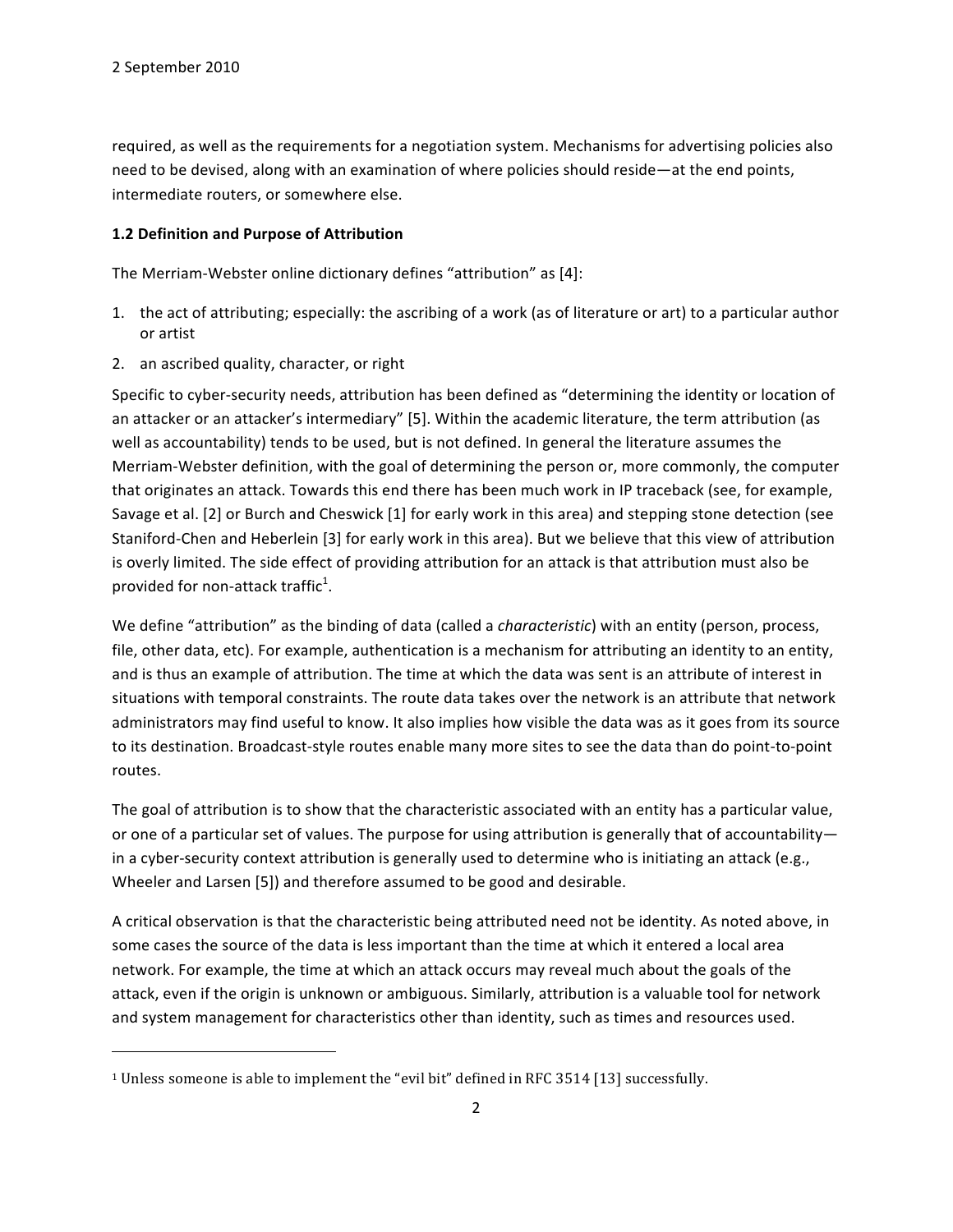#### **II.** DEFINING THE REQUIREMENTS OF THE SENDER AND RECIPIENT

In order to define what is being attributed we need to know first who deciding what is to be attributed. Here we start with the simplest case, where the attribution is defined by the requirements of the sender and receiver. (Late we will consider the interests of others parties, and cases where attribution is provided to others than the recipient or sender).

#### REQUIREMENT 1: The Sender and Recipient must be defined.

In many discussions of attribution the sender of a packet is thought of as the originating machine. That may be insufficient, and in fact misleading and meaningless. As an example, consider DDoS attacks launched by 'botnets. Here, attribution back to the botnet provides little insight into the real source of the attack. Attribution may reside with the machine, the organization, and the human being. Attribution may also reside with the network. As an example, at least one major ISP (Rogers, a major ISP in Canada) has confirmed it inserts advertisements into packets responding to certain addresses [14]. These advertisements can only be attributed to the intermediate ISP, or network.

In some cases it might be necessary to attribute a message from a particular individual, while in other cases it might be necessary to attribute only from a specific computer, IP address, or organization. For example, arresting an individual for participating in illegal activities requires binding the individual to the activity. If a nation state has been attacked, it needs to attribute the activity to another state, and not necessarily to the specific individuals who launched the attack.

These same considerations apply to defining the recipients.

The specific requirements that follow from this discussion will be addressed later.

### **2.1 Attribution Assurance**

Given the possible stakes inherent in the use of an attribution system, it is imperative that the system provide some indication of the degree of confidence that a user can have that the attribution is accurate and correct. Returning to the case of the individual to be arrested for illegal activity, the attribution mechanism must provide sufficient evidence and rigor to validate the attribution beyond a reasonable doubt, the standard for a criminal conviction (at least in the United States). It is not sufficient to simply provide the attribution; the attribution must be one in which the user can have confidence.

REQUIREMENT 2: There must be a way to define the levels of *attribute assurance* – the metrics or **means of senders/recipients (or whatever nodes need this – to be called** *trust client nodes***) to assess** trust in the accuracy and security of the communication of the attribution characteristics.

We further define that the binding between the entity and the characteristic is '*provably attributable'* if the attribution assurance meets the standard of proof by the interested party, whatever that standard of proof might be. In a legal environment, that standard of proof would be a legal standard as defined by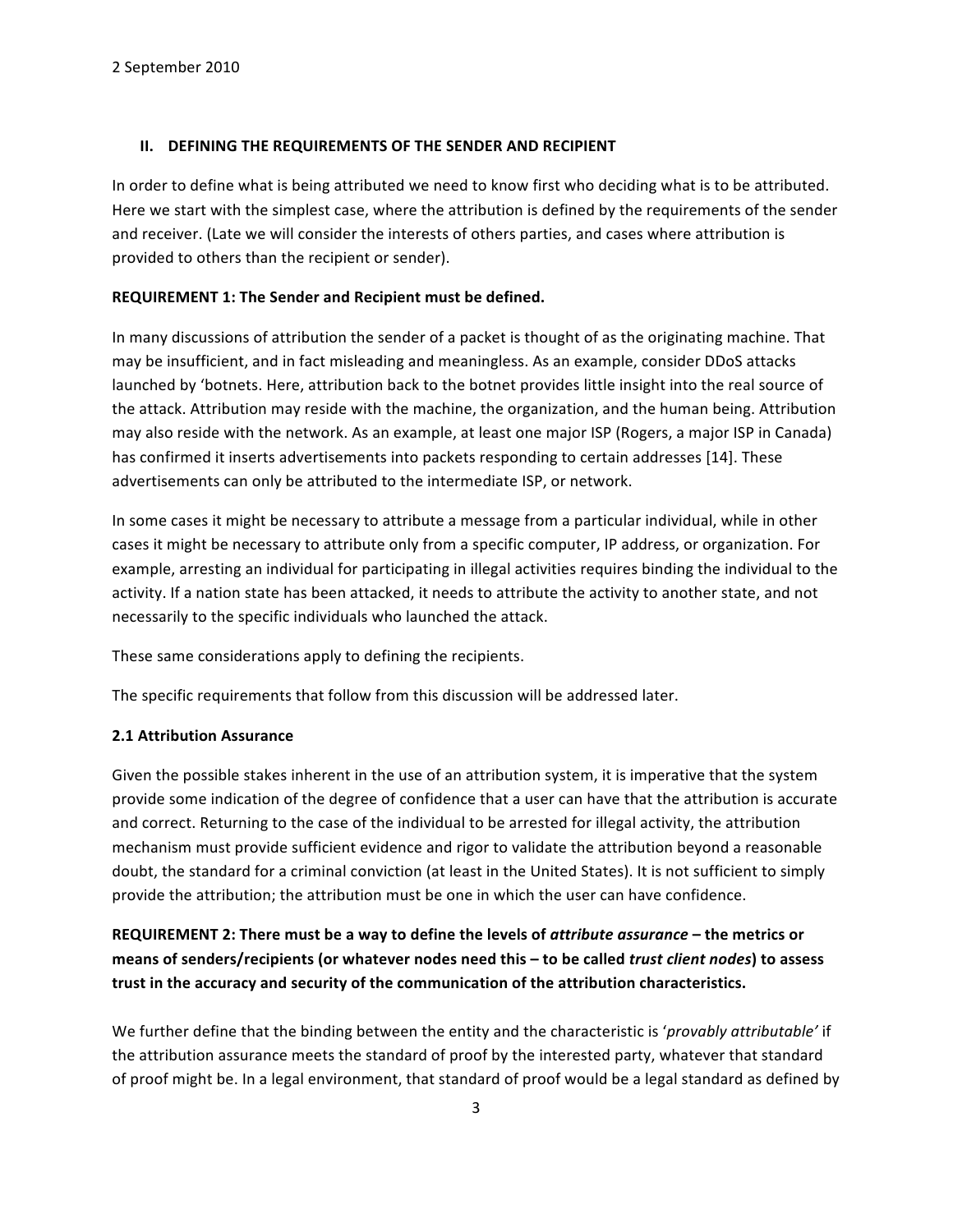the canon of legal 'proof.' In other instances, 'provably attributable' could satisfy standards required for, say, the use of force under the Law of War, or, in more benign circumstances, the standard of proof required in social relationships. Hence, the standard of 'provably attributable' is *context dependent* based on the values of the party interpreting the entity-characteristic binding.

How to structure metrics to assess trust in the attribution's accuracy and security will be discussed later in the paper (in Attribution Vector).

As already noted, a critical observation is that identity is not the only characteristic that can (or should) be attributed. However, for the following discussion, let us postpone the full discussion of the characteristic and further assume that the identity of the entity is the characteristic of attribution.

## **2.2 Attribution Policies of Senders and Recipients**

Consider the following scenarios

**Example 1:** The Rock Grain Company wants to become the supplier for UC Davis' student cafeteria. The two negotiate a contract over the Internet. The final exchange involves a signed contract, sent from and signed by the UC Davis Dining Director, then received, signed, and returned by the Rock Grain Company President. Correct attribution of both signers is critical because for business purposes, both the senders and the receivers must be certain their peer is the party who may legally commit the peer's company (or institution).

*Example 2*: A group of attackers launch a distributed denial of service (DDoS) attack on a company that does all its business over the web. When the flooding begins, the company needs to have the flooding packets attributed to the originators of the attack. The originators of the attack, on the other hand, do not want those packets attributed to them. Here, the senders want non-attribution, but the recipients want attribution.

*Example 3*: Intelligence agents are examining terrorist web sites. The web sites want to know who is looking at them, both to get information about potential recruits and to know if adversaries (i.e., intelligence agents) are examining the sites for information about potential attacks. Here, the senders (the terrorist web sites) want full attribution; the recipients (the intelligence agents) want their traffic non attributable (not merely unattributed).

*Example 4:* Consider two dissidents in a repressive government who wish to communicate. As neither fully trusts the other, and both believe that the government may be monitoring the messages, neither wants attribution of any kind. Thus, here the sender and the receiver want no attribution.

These four scenarios present cases where attribution requirements differ.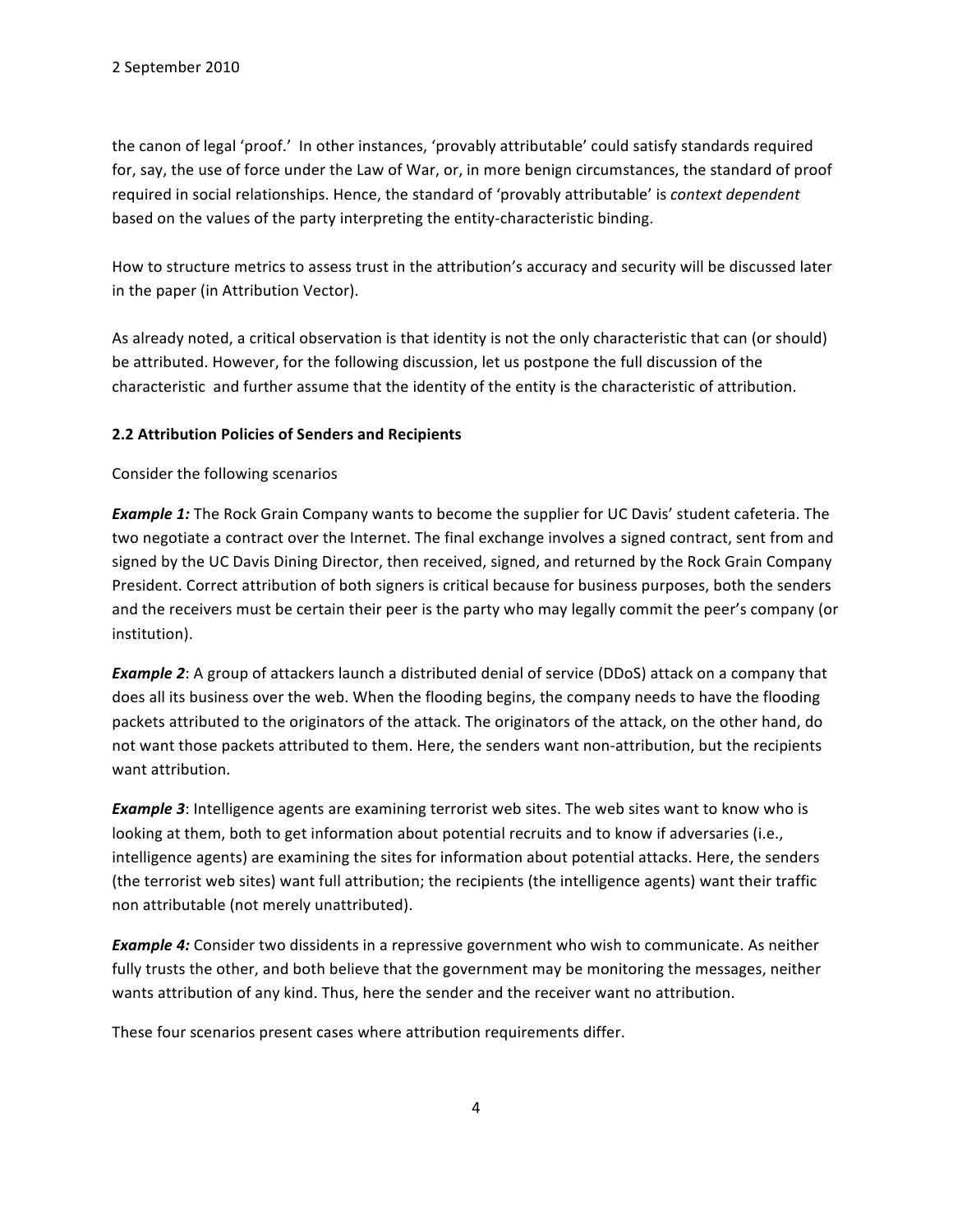REQUIREMENT 3: Policy Requirements of Senders and Recipients must be specified, and the attribution framework in its full form should allow for specifying a range of possible attribution policies: Analyzing this in terms of senders and recipients, the recipients may want to have any of the following forms of attribution available:

- *Perfect non-attribution*, in which attribution is not possible; for example, the dissident scenario;
- *Perfect attribution*, in which the attribution from both the sender and recipient are known to both; for example, the business scenario shown above;
- *Perfect selective attribution*, in which the recipient wants the attribution known to some entities but not to others; for example, a recipient may care that her spouse knows she received a payment, but not her employer;
- *Sender non-attribution*, in which the recipient does not want to be able to attribute characteristics to the sender; for example, a whistleblower such as "Deep Throat" in the Watergate scandal;
- *Recipient non-attribution*, in which the recipient wants to attribute characteristics to a sender but does not want the sender to be able to attribute anything to the recipient; for example, the intelligence agent scenario;
- *Unconcern*, in which the recipient does not care about attribution.

Similarly, the senders may want to disguise some of the attributes of the message in one of the following ways:

- *Perfect non-attribution*; for example, a whistleblower;
- *False attribution*, in which the recipient can perceive attribution of the message but the characteristics, while consistent, is inaccurate; for example, the intelligence agent scenario above, with the agent wanting the terrorists to attribute her messages from an ally of the terrorists;
- *Randomized false attribution*, or false attribution without the consistency; for example, the intelligence agent scenario in which the agent repeatedly visits the web site, each time under a different identity;
- *Imperfect attribution*, in which the recipient can attribute characteristics accurately, but to do so takes too long (so the knowledge is useless or redundant) or costs more than the value of knowing the attribution. Note that imperfect attribution is context dependent, based on the resources or patience of the recipient.

# **III. PRIVACY AND ATTRIBUTION – The Idea of 'Attribution Privacy'**

As already noted, attribution is the binding of a characteristic with an entity. The attribution privacy of *entity A with respect to entity C* is when the binding of A to a characteristic is kept secret from C. Jeffrey sends a message M to Matt with perfect attribution, but the attribution that Jeffrey sent M to Matt is kept secret (in whatever way) from Carrie. Note that whether the content of M is secret or not is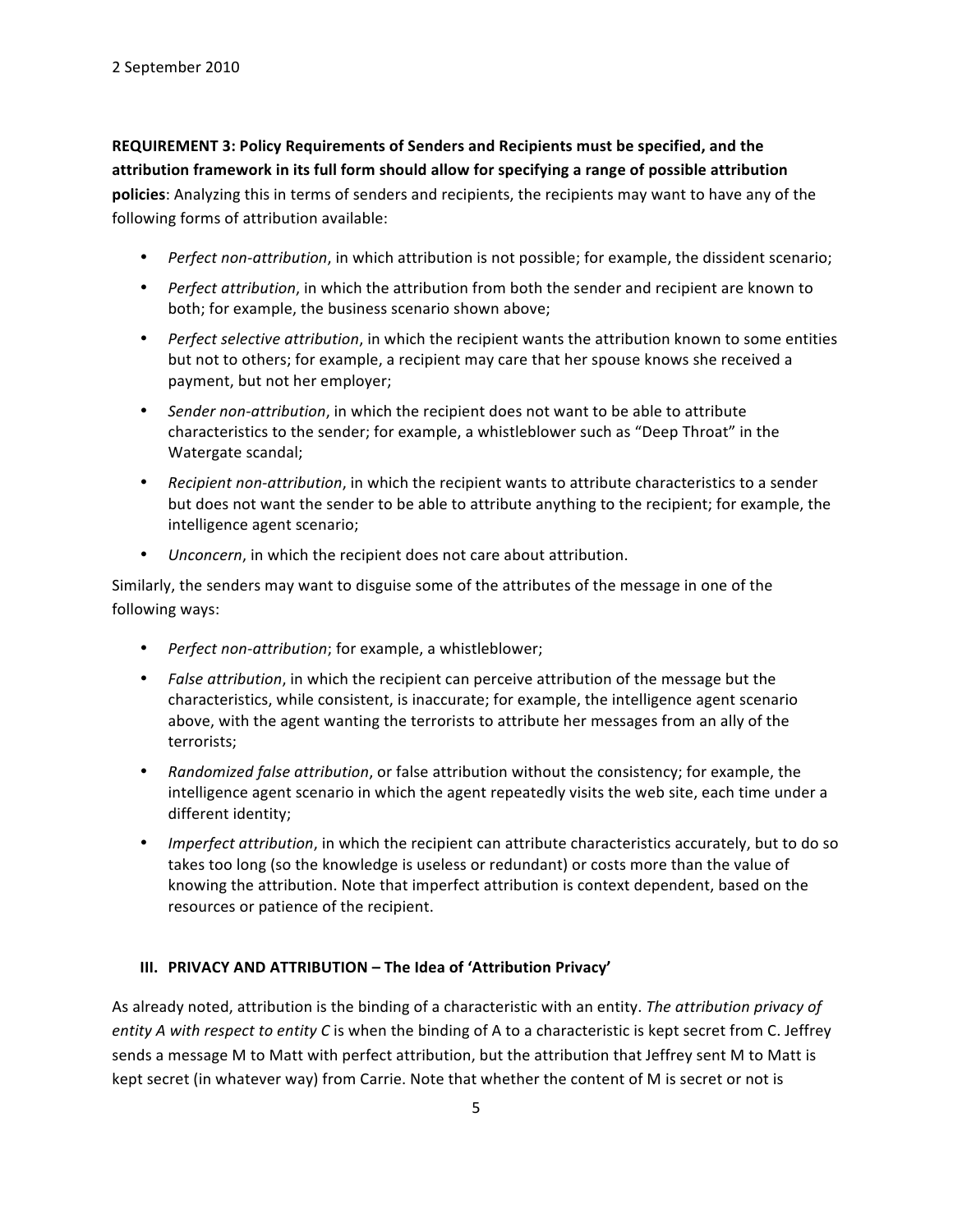immaterial to the attribution privacy of Jeffrey – what is kept secret from Carrie is the attribution of the origin of M is Jeffrey.

Using classical encryption can provide message secrecy or attribution of origin, but not both simultaneously:

**Example 5:** Matt and Jeffrey possess a shared secret key. Matt sends Jeffrey a message, and Jeffrey can decrypt it since both possess the secret key. But Jeffrey cannot proveto a disinterested third party (a "judge") that the attribution of the message origin is Matt. Jeffrey could have created the message himself, since Jeffrey possesses the secret key as well as Matt.

An attribution privacy violation of entity A with respect to entity C occurs when the attribution of M from A is known to C, when A desires that the attribution be kept secret from C.

**Example 6**: Jeffrey sends a message to Matt. Matt can attribute the message from Jeffrey. Jeffrey has attribution privacy with respect to Carrie if Matt cannot demonstrate (to Carrie) that the message is provably attributable from Jeffrey. All Carrie can accept is Matt's word that the message is attributable from Jeffrey.

Jeffrey's attribution privacy is violated if Jeffrey sends a message to Matt, but does not want anyone (including Matt) to be able to provably attribute the message to him. If Matt can provably attribute that to Carrie, then Jeffrey's attribution privacy has been violated. Whether or not Carrie knows the content of the message is immaterial to whether Jeffrey's attribution privacy has been violated.

Being able to demonstrate to others that a message is attributable from a sender may be particularly important in legal work, for example when legal services are outsourced, such as to countries like India.

**Example 7:** Jeffrey is a lawyer who sends a legal document to Matt. There is perfect attribution between Jeffrey and Matt, so that Matt can attribute the source of the message from Jeffrey. Matt needs also to demonstrate to Carrie (a judge) that the document is attributable from Jeffrey. In this case, the technical qualities of attribution need to be acceptable as "proof" (in this case legal proof) of the message attribution  $-$  i.e., provably attributable.

This example also demonstrates that the meaning of "provable attribution" depends upon the context in which the term is used. In a legal context (as in the example), "provable" means the standard of proof required by a court of law. In a technical context, "provable" means that the analysts are certain that the attribution is correct, but they may not be able to demonstrate it to the level of proof a court would require. For example:

**Example 8**: Jeffrey sends a secret document to Matt. Matt does not wish to share the contents of the document with Carrie, but needs to demonstrate to Carrie that the message containing the document is attributable from Jeffrey. In this case a signed cryptographic hash of the document would serve as provable attribution of the document's source.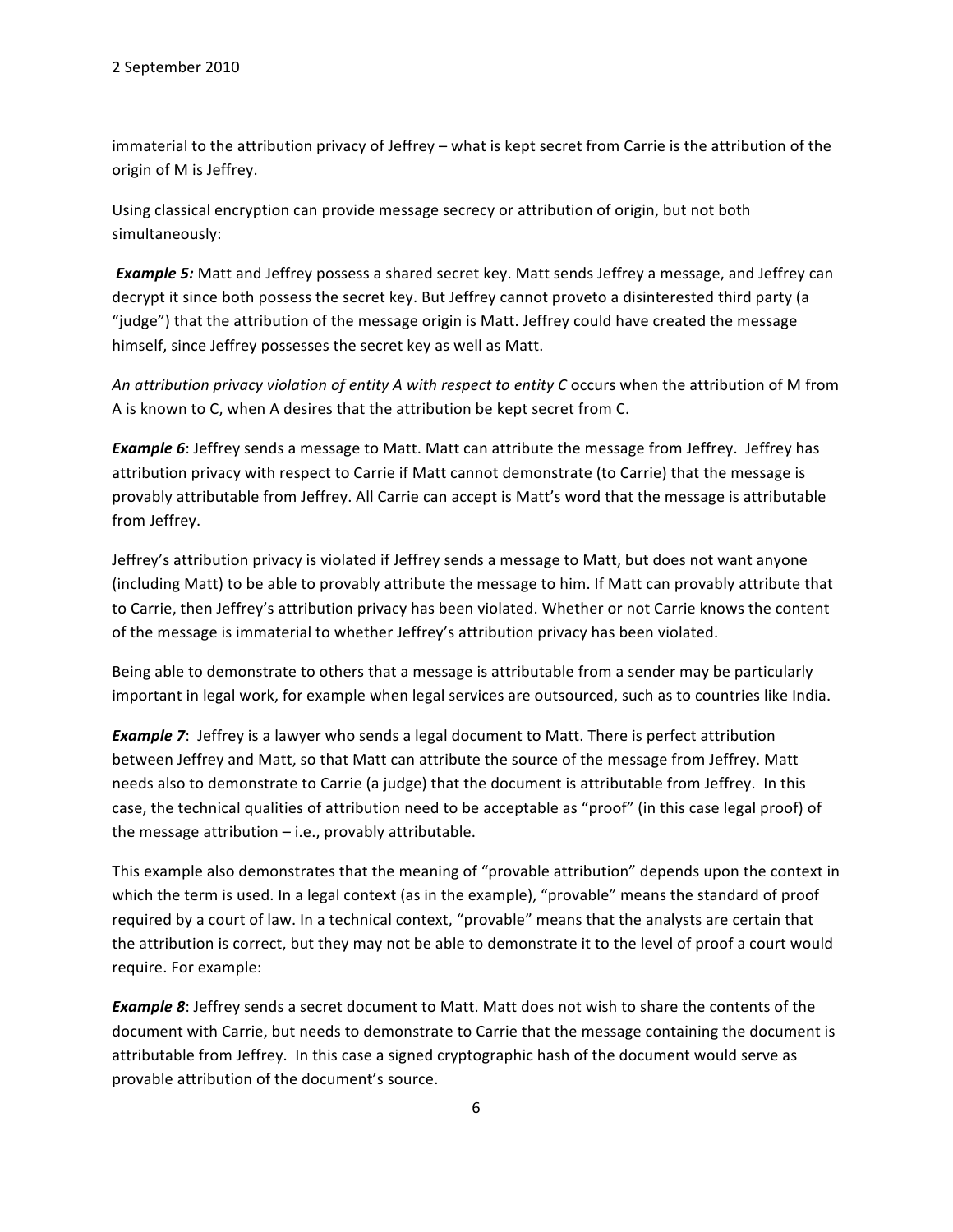In the above examples, it isn't specified if entities other than Carrie know that the message is attributed from Jeffrey. In the following examples, it does matter if entities other than Carrie can attribute the message to Jeffrey:

**Example 9**: Jeffrey sends a legal document to Matt and Carrie. Jeffrey wishes that Matt and Carrie attribute the message from Jeffrey, but that Matt and Carrie cannot prove this attribution (i.e., provably attribute this message) to anyone else.

**Example 10**: Jeffrey sends a document to Matt, but not to Carrie. Jeffrey wishes that Matt can demonstrate to Carrie that the message is attributable from Jeffrey, but to no one else.

In both of these examples, if either Matt or Carrie can demonstrate to anyone else that the message is attributable from Jeffrey, then Jeffrey's attribution privacy has been violated.

*Complete anonymity* of A is when A's attribution privacy extends to everyone (every entity) i.e., the binding of A to a characteristic (e.g., a message M) is kept secret from everyone.

Jeffrey has complete anonymity under the following condition: when he sends a message to Matt (or anyone else), no one can demonstrate that the message is attributable from Jeffrey.

Issue: Jeffrey may want to be able to prove that the message is attributable from himself, but without being able to prove it to anyone else, as in the following example:

*Example 11*: Matt sends Jeffrey a message, and Jeffrey posts it somewhere (with or without Matt's name associated with it). Matt can prove to himself that what Jeffrey posted is what Matt sent Jeffrey, but Matt cannot prove it to anyone else. Jeffrey cannot prove that the message is attributable from Matt.

### **3.1 Discussion about Attribution Privacy**

Attribution privacy raises several issues for which the implications for attribution system requirements are uncertain.

### *Issue 1: Specifying the form by which the association between entity and characteristic is made*

The core question seems to be "how is the association made between the entity and the characteristic (in this case, Jeffrey or Matt and the message)?" There are two alternatives (?):

The association is based on a 'thing' that can be shared and once produced is no longer in A's control– like a notary public's seal, which is under the control of the notary public and not under A's control. Jeffrey sends a message to Matt, so Matt can now share with Carrie the 'thing' that provides the attribution back to Jeffrey. Jeffrey may not want the 'thing' to be shared with Carrie (whether or not the message itself is shared), so Jeffrey's attribution privacy is violated.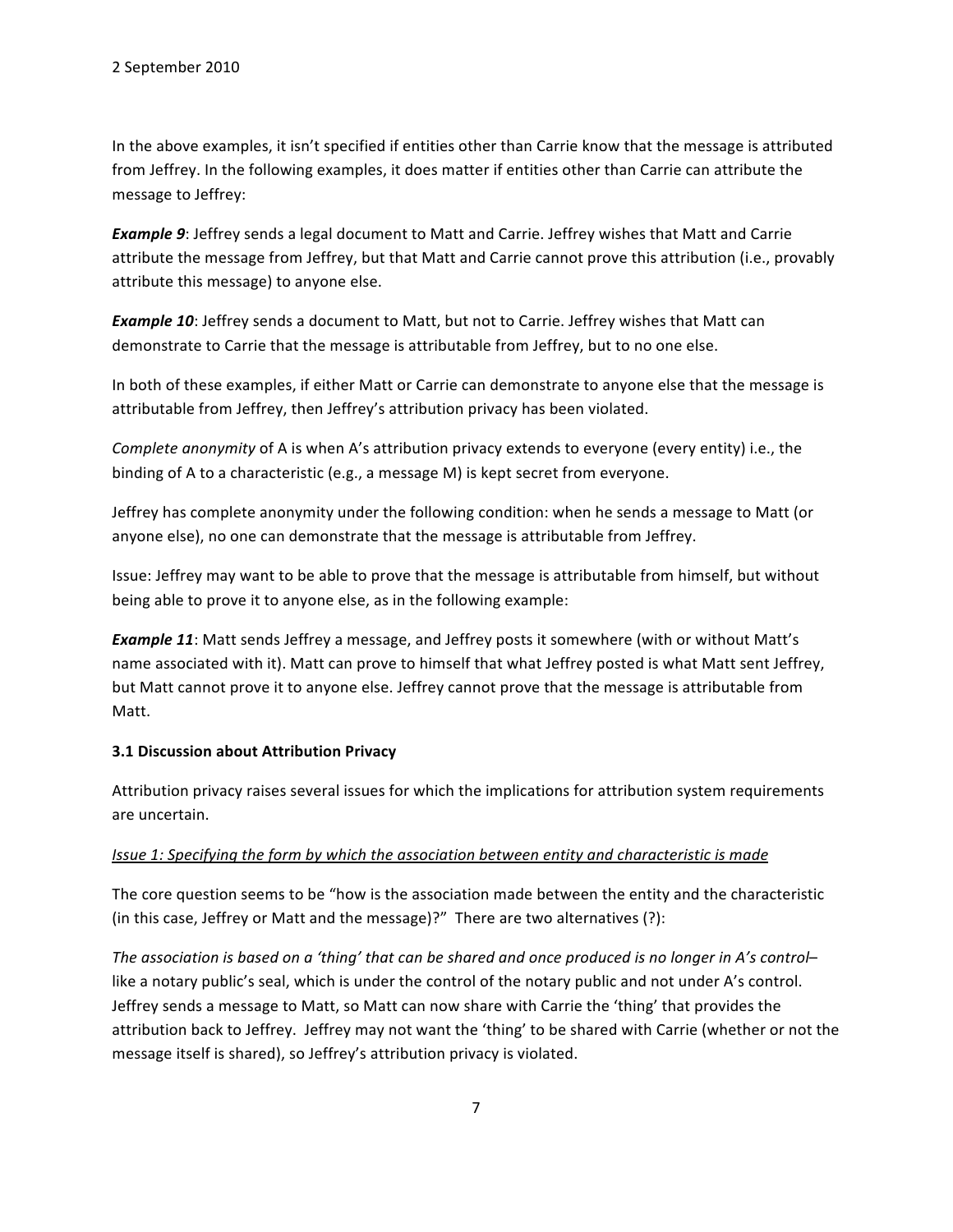*The association is based on a 'quality' that cannot be shared without the consent of A. Matt has the* attribution of Jeffrey to a message M, but cannot share this attribution with Carrie. Carrie has to trust that Matt is telling the truth when Matt says that M is attributed from Jeffrey. Jeffrey could lie and tell Carrie that M is not associated with Jeffrey. In this case Carrie has to decide whether to believe Jeffrey or Matt. Jeffrey's attribution privacy is not violated even by Matt's disclosure of M to Carrie, since whatever quality provides the attribution of M from Jeffrey cannot be shared.

## *Issue 2: Attribution privacy and perfect selective attribution*

Hypothesis (Nb., the authors believe that this hypothesis could be stated and proved as a lemma with the proper mathematical framework): Attribution privacy violations only could occur when perfect selective attribution (defined above) is desired. If Jeffrey sends a message, and wants everyone to know that the message is attributed to Jeffrey, then there can be no attribution privacy violation. If Jeffrey has perfect anonymity (i.e., Jeffrey's attribution is secret from everyone) then unless there are technical violations, again no attribution privacy violation can happen. It is only when Jeffrey doesn't want that Carrie can attribute from Jeffrey the message sent to Matt (and Matt can attribute the message to Jeffrey) that there is the potential for attribution privacy violations.

## *Issue 3: Defining a default attribution baseline?*

Is it the case that our current baseline on the Internet makes the issue of attribution privacy violations less significant That is, Jeffrey says that "Carrie can't actually perfectly attribute M to Jeffrey" but Carrie just says, "c'mon, we know that from a practical perspective most likely M came from Jeffrey"?

Stated differently, does the *default attribution baseline* of the network (if one is specified) shape the practical consequences of how important the consequences of attribution privacy and attribution privacy violations are? It is unclear exactly what the default attribution baseline for the existing Internet is, if in fact one exists, but in a future system it seems important to at least make a choice as to whether such a default baseline should exist.

# **IV. AN ATTRIBUTION FRAMEWORK**

The discussion so far has abstracted away key aspects of the full attribution framework so as to illustrate both the policy requirements of the entity pair, and their possible need for attribution privacy.

Five aspects of attribution are relevant to our discussion of the full attribution framework:

- First is the *set of actors*.
- The second is what is being attributed. We represent this by an attribute vector that lists the characteristics for which the values are requested, or lists the pairs of characteristics and their values.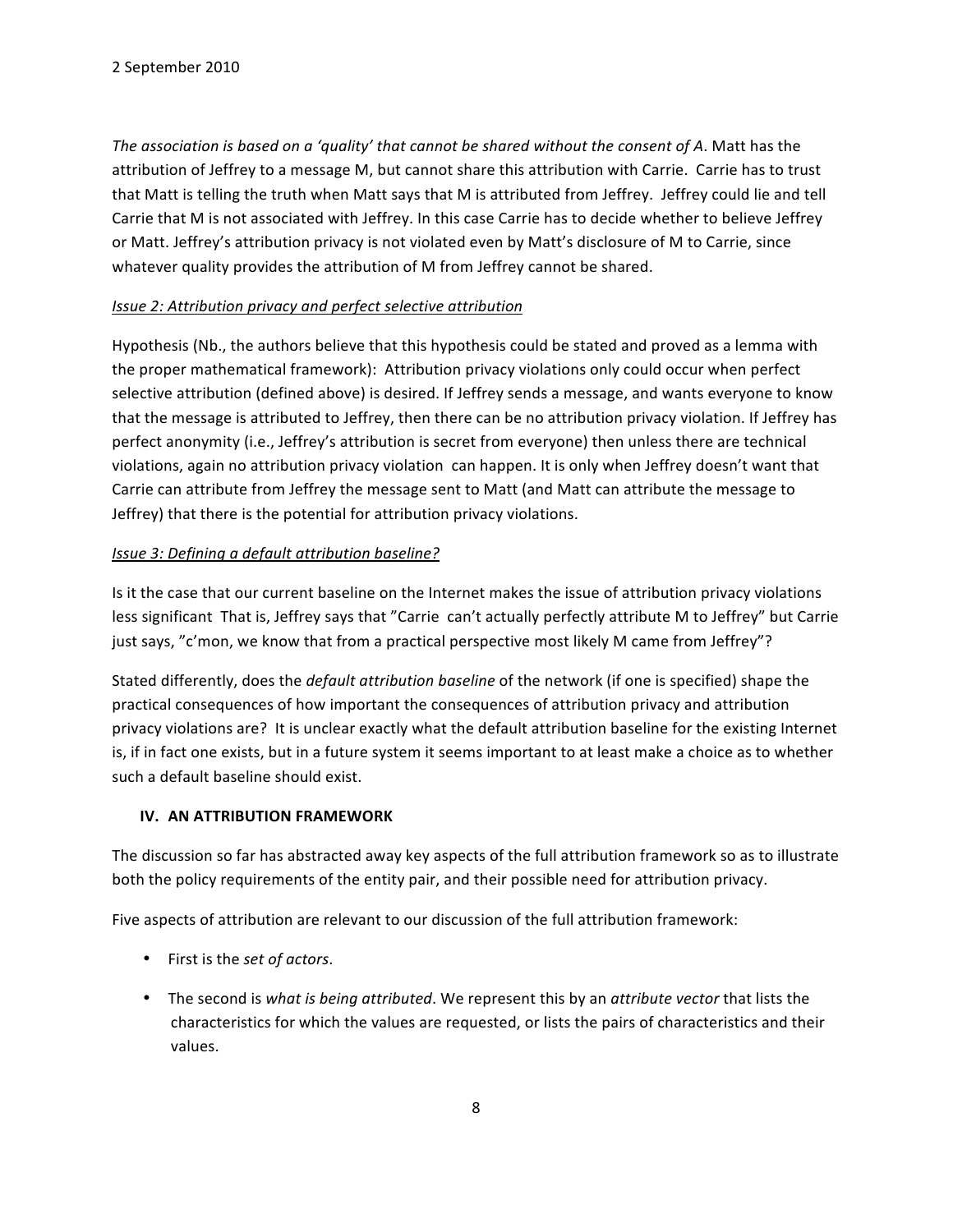- The third aspect is *assurance*, namely confidence that those values are correct; we refer to this as the *attribute* assurance.
- The fourth aspect is exactly who is the 'sender' for the attribution, and to whom is the attribution provided? While it is often tacitly assumed that attribution from the sender is provided to the recipient, *attribution also could be provided to other entities with or without the* recipient also obtaining the attribution.
- The final component is a *policy negotiation* system that the actors use to negotiate an acceptable level of attribute assurance, or to determine that no such level is possible under the extant circumstances.

## Figure 1 provides an overview of our attribution framework.



Figure 1. A General Attribution Framework

In this section, we describe our framework in detail. The first three subsections discuss each of the above components of the framework. The final one presents system requirements necessary to support the framework.

# **4.1 Actors**

Our concept of attribution involves an expanded definition that includes interests other than that of the recipient; it encompasses the interests of senders, network perspectives, and other (possibly secondary) requirements. Our definition of attribution, therefore, is much broader in concept, involving multiple parties with multiple intentions, spanning geographic, cultural, social, legal, and national interests. To the best of our knowledge, no one has determined all of the requirements for an attribution system, including who the interested parties are, and what their requirements and incentives are.

We begin by identifying at least nine different entities that have an interest in attribution with respect to a message: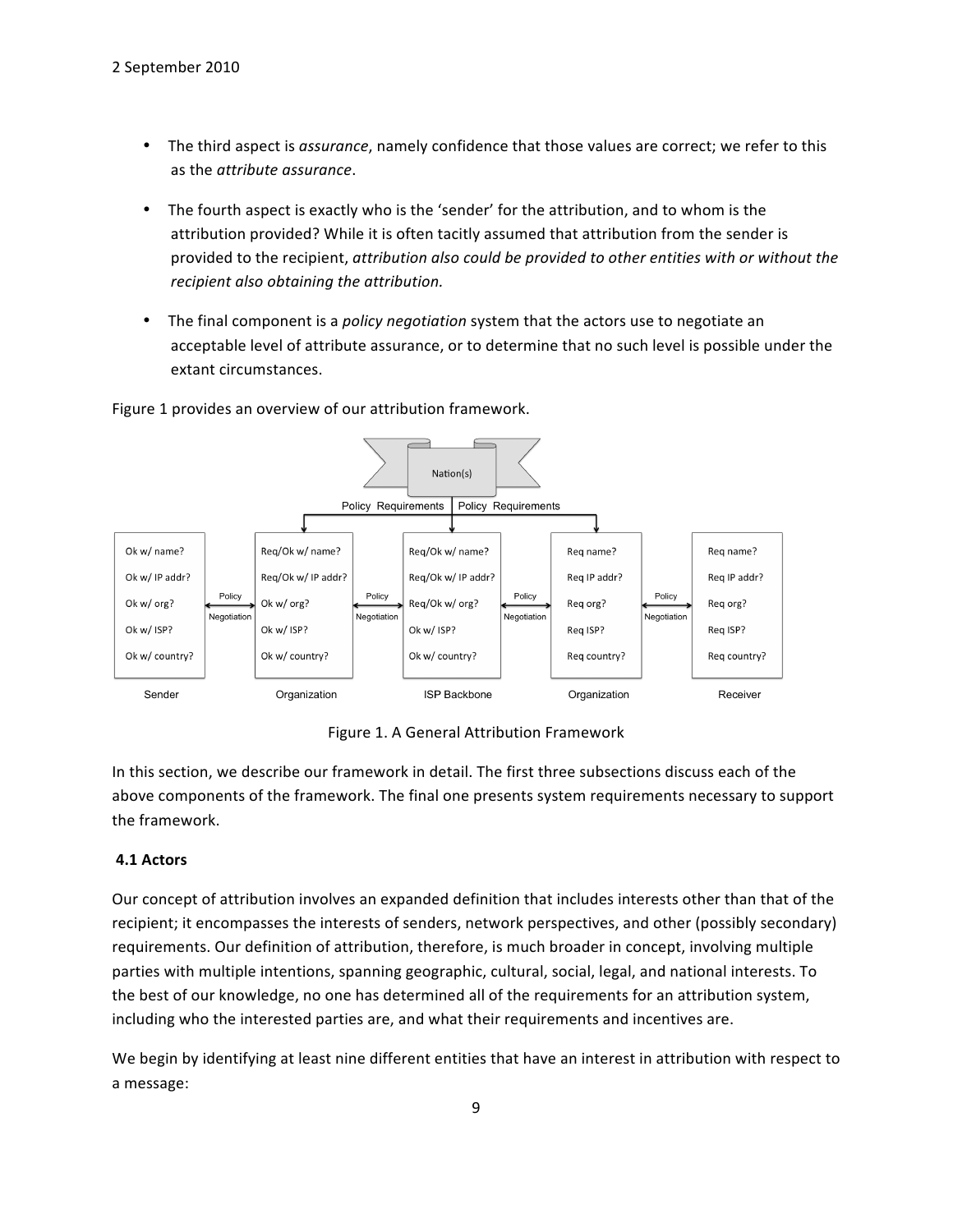- 1. The sender of the message;
- 2. The organization associated with the sender;
- 3. The governments<sup>2</sup> of the country of the sender;
- 4. The ISPs over which the message transits;
- 5. The network backbone providers over whose backbones the message transits;
- 6. The governments of any intermediate nations through which the message transits;
- 7. The governments of the country of the recipient;
- 8. The organization associated with the recipient; and
- 9. The recipient.

Multiple parties shape whether or how we can show that the characteristics associated with an entity have a particular value. Each of these entities has a distinct and different set of interests in attribution; understanding what attribution really means rests on understanding what these interests are, and under what circumstances the varying interests of different parties can be reconciled, and under what circumstances these varying interests *cannot* be reconciled.

# REQUIREMENT 4: The attribution system must include the different actors that have an interest in attribution other than the sender-recipient pair.

## **4.2 What is being Attributed?**

""""""""""""""""""""""""""""""""""""""""""""""""""""""""""""

Multiple parties shape whether or how we can show that the characteristics associated with an entity have a particular value. Each of these entities has a distinct and different set of interests in attribution; understanding what attribution really means rests on understanding what these interests are, and under what circumstances the varying interests of different parties can be reconciled, and under what circumstances these varying interests *cannot* be reconciled.

Attribution is thus shaped by three considerations.

First, the "desired attribution" is the product of the interests and capabilities of the different parties *involved.* The desired attribution depends on three interrelated factors: the desired confidence in the attribution, the nature of the actions for which attribution is desired, and the intended purpose of the attribution. The desired confidence in the attribution is captured in the term "provable attribution" introduced earlier. As to the other two factors, consider the situation where both senders and recipients may want or need absolute non-attribution (e.g., political dissidents operating under repressive regimes). The logic of desired attribution is in a sense circular: the adequate degree of attribution depends on the purpose for which the attribution is intended, which includes the types of responses and actions that might be taken based on the degree of attribution.

*Second, the level of certainty associated with showing that the characteristic associated with an entity has a particular value, or one of a particular set of values.* This level of certainty – *the attribution* 

 $^2$  For example, in the United States, the state and federal governments are different. County, municipality, and other political subdivisions may also have their own interests.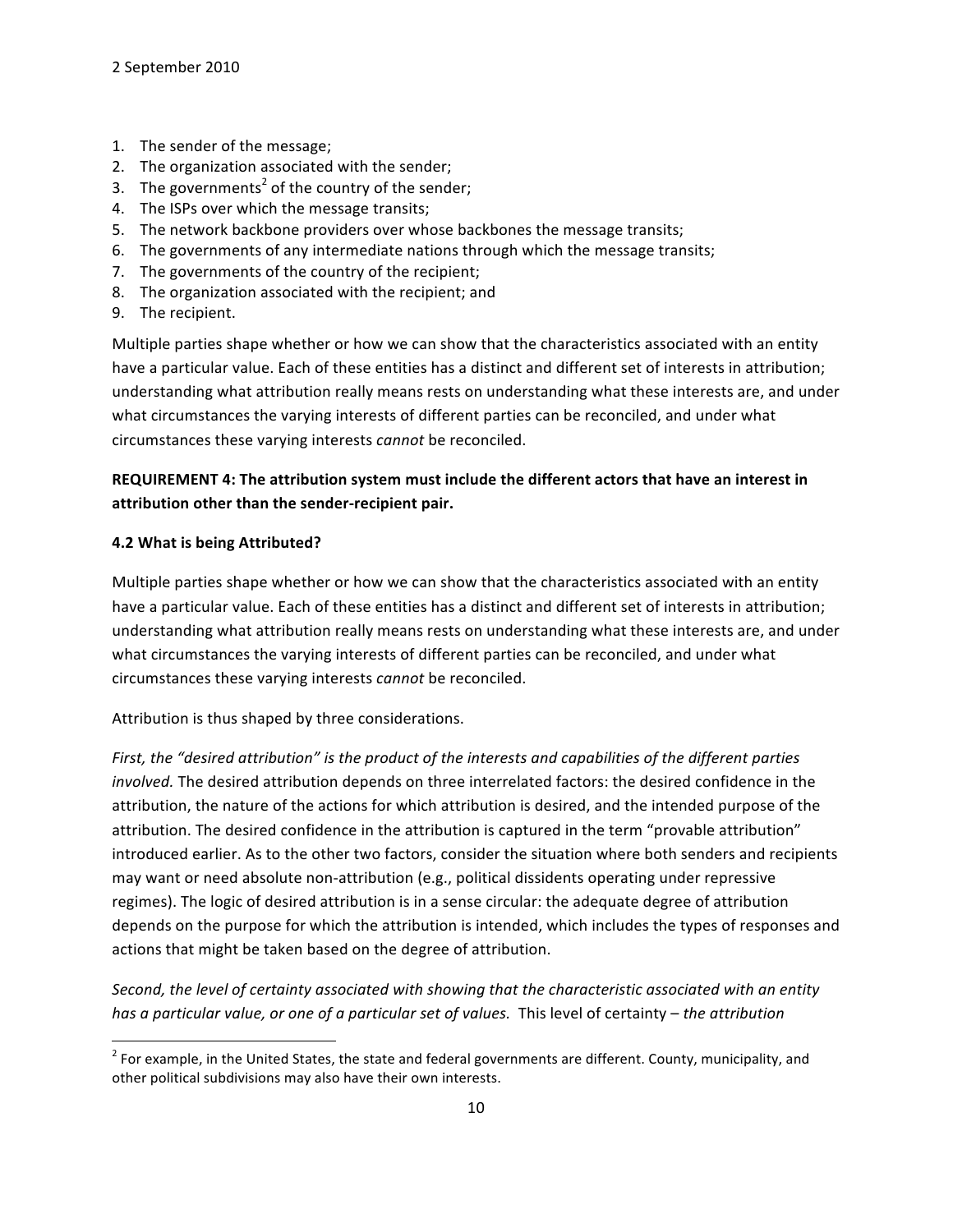assurance (see earlier discussion) may vary. Today, for instance, authentication for a web site requires less assurance as to the true identity than does authentication for obtaining a passport.

*Third, the level of attribution achieved, and the level of attribution desired, may differ. Both the desired* and achieved levels of attribution depend on choices made by many different parties involved in the creation, transmission, and receipt of a message. Senders, receivers, and other parties (including network operators but also governments, law enforcement agencies, and companies—but also potentially including other organizations of any sort) all may have distinctly different desires in what they regard as useful attribution; these desires may change depending on the circumstances.

#### **4.2.1. Attribution Agents On the Packet Path**

At the end of Section 2.1, we postponed the discussion of the characteristic, and further assumed that the characteristic of attribution would be the identity of the entity. Of course the characteristic can and most likely would include many other types of data – time of transmission, or network data, for instance.

We have further assumed (implicitly) that the characteristic would originate from either the sender or recipient. But the *attribution agent* (the entity to which the characteristic is bound) and the *attribution target* (the entity who receives the attribution) can be other than the sender and recipient. With potentially nine different classes of entities (including sender and recipient) having an interest in message attribution, we have to allow for attribution of characteristics between entities other than the sender and receiver.

**Example 12:** Jeffrey sends message M to Matt. Along with the attribution binding Jeffrey's machine to the message, so that Matt can attribute M from Jeffrey, Jeffrey's ISP also binds originating time and router data as an attributable characteristic for use by Matt's ISP. Hence there are two sets of attribution taking place with M: the attribution of M from Jeffrey, and the attribution of ISP data from Jeffrey's ISP to Matt's ISP. In this case we have two attribution agents - Jeffrey and Jeffrey's ISP, and two attribution targets, Matt, and Matt's ISP.

Having multiple attribution agents associated with a single packets path raises several issues. Network load is obviously a concern if in practice multiple attribution agents will be active along a packets path. A second issue is whether attributions, say, between Jeffrey and Matt's ISPs, will be visible (or available) to other entities along the packet path, say Matt (or a network backbone provider, or even other ISPs).

Here, attribution privacy becomes a special concern. Will Jeffrey attribution to Matt be visible to intermediate nodes? Might it be an issue if Matt can see the inter-ISP attribution? One possible rule to address this might be to tie access to attribution characteristics to the specific network layer involved; hence Jeffrey's attribution is at Layer 7, while ISP attribution is confined to Layer 3 (hop-to-hop).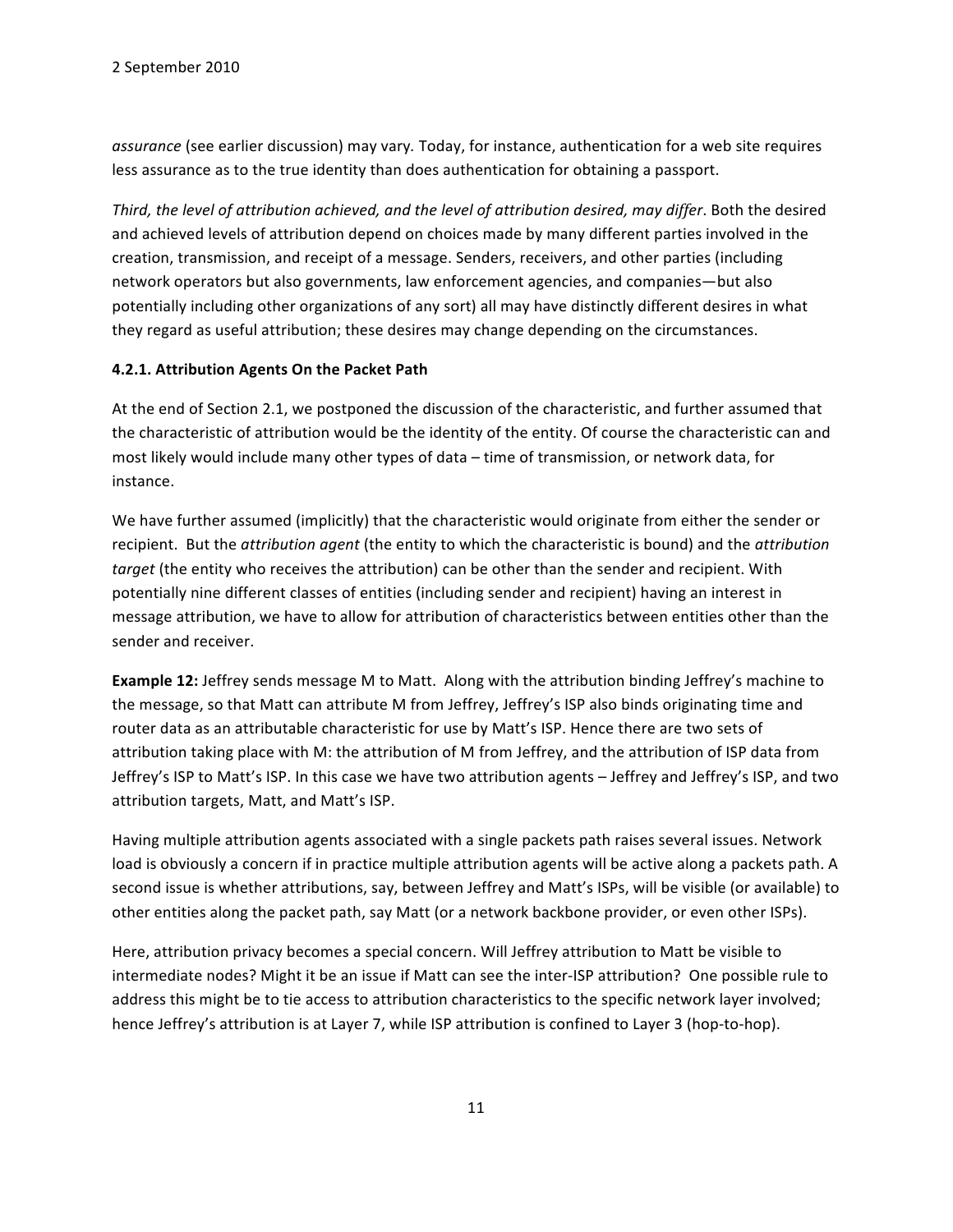# REQUIREMENT 5: The attribution framework must allow for attribution to originate and be received by entities along the packet path other than the sender and recipient.

### **4.3 The Attribution Vector**

We use an *attribution vector* to capture the multiple characteristics that are bound to an entity. An attribution vector consists of a sequence of pairs. The first element of each pair is a characteristic for which a value is either present or desired. The second element is the value of the characteristic. If the value is not known, the second element is the distinguished symbol  $\perp$ ,.

Various types of characteristics will recur when attribution is requested. In practical terms, probably the most common characteristic will be the origin or source of a message to a person or organization. Here, "source" may mean originating user or IP address; it may also mean who originated the information that was sent. Other common characteristics will be the time at which the message was sent, the time at which it entered and exited various networks, the route that the message took (which gives information about who has access to read or alter it), how the message was protected (for example, by encryption or access control bits), and where geographically did the message travel (which may bear on delays or the appropriateness of the mechanism chosen to protect the message).

# REQUIREMENT 6: There must be a way to define and then specify the values of the elements of the **Attribution Vector**

### **4.4 Attribution Assurance Revisited**

Underpinning the values in the attribution vector is the level of assurance of the values. Values supplied by untrusted sources are less credible than values supplied by trusted sources. For example, asking an ISP for assurances that a government intelligence agency did not read messages transiting that ISP would produce assurances of little meaning if the ISP were known to share its data with the government regularly. As already noted, the degree of confidence in attribution depends on its intended use, and possibly on the source of the values that are attributed.

# REQUIREMENT 7: The levels of attribution assurance must be specified or determinable by the attribution framework (see Requirement 2)

# **4.5 Specifying the Sender and Recipient of the Attribution**

The origination of the attribution is thus important. Typically one thinks of attribution as relating a packet back to an originating machine, but as discussed earlier this may be insufficient. Desired attribution may be to an individual, or to a role, or an organization, or a class of individuals. For instance, it may acceptable to attribute a message from a medical doctor, or a sender over the age of 21, without requiring any further characteristics.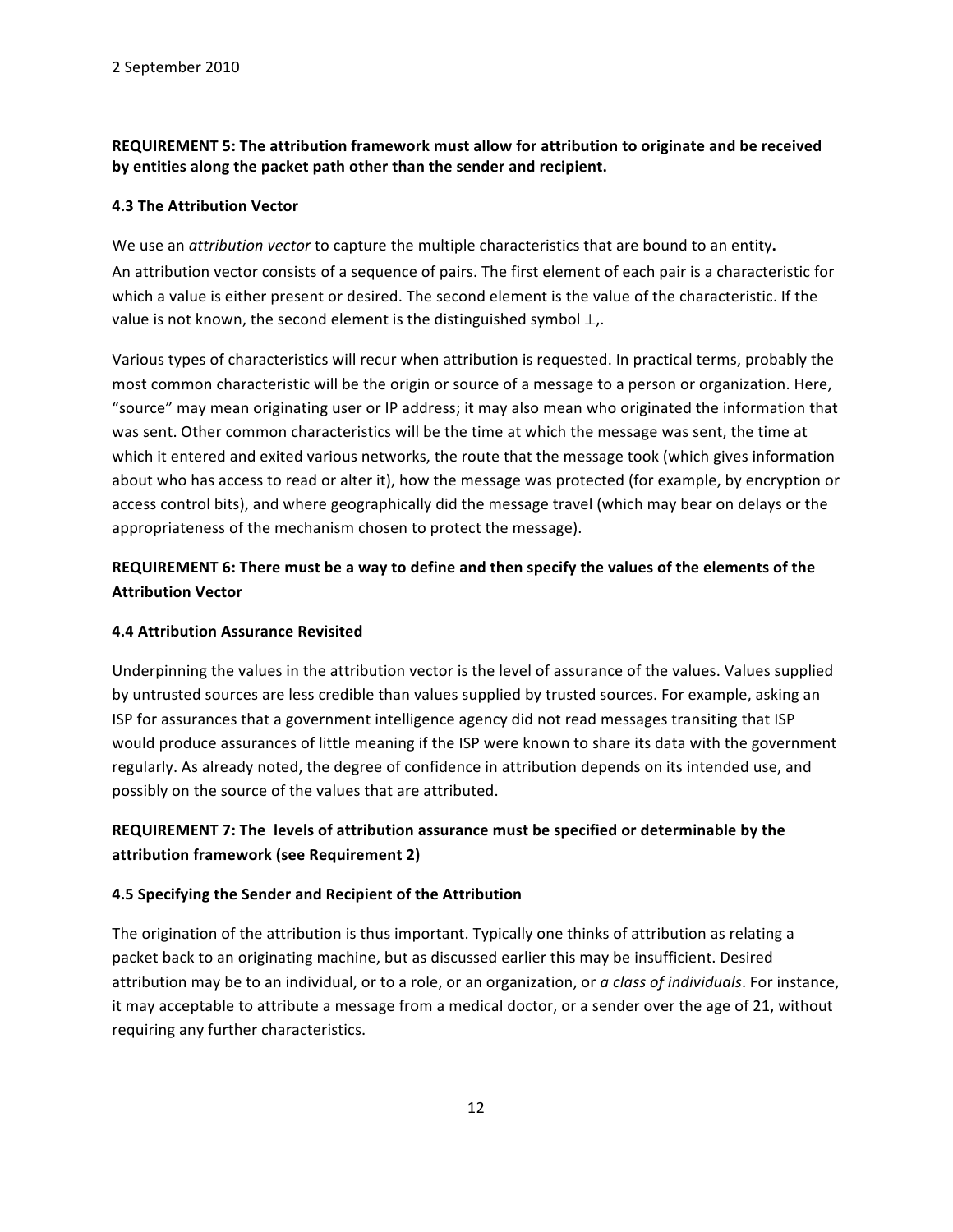Two other considerations affect how the attribute values are handled. The first is to whom the information is reported. Attribution is traditionally thought of as in the ability to determine, based on the interest of the recipient, where the message came from. But how is attribution handled in instances where (for example) one's spouse is an acceptable attribution recipient, but one's employer is not? More generally, one can consider attribution information as being reported to: 1) the recipient; 2) other entities (e.g., the recipient's spouse); 3) some central authority (e.g., a government or a set of governments) or 4) other intermediate nodes, who either for their own purposes or to pass the information on way find it of value to know what traffic is occurring between two different locations.

#### REQUIREMENT 8: It must be defined to what entity the attribution is reported or made available.

Note that meeting this requirement has to consider the earlier discussion about the requirements, if any, for *attribution privacy*.

Issue: The last consideration is the characteristic of why the message was sent. Perhaps this is the most challenging information to attribute, but in many situations imaginable, it will be the most important aspect of attribution. An adequate answer however remains an open research question, especially because of the need to examine human motivations. Those are notoriously hard to determine by skilled investigators, let alone by an automated system.

# (POTENTIAL) REQUIREMENT 9: There must be a means to define and then specify the characteristics for 'why' the message was sent.

### **4.6 Reflecting the Interests of Actors other than Sender and Recipient**

As noted above, other stakeholders participate in determining type and level of attribution. The ISPs and backbones over which the messages travel move data. They may, or may not, add or delete attribution information:

*Example 13:* If the originating host's IP address is assigned using the NAT protocol, the firewall (which does the NATing) effectively eliminates the ability to attribute host origin behind the firewall. But the ISP can attribute IP origin to a subnet, here the one with the firewall connected to the ISP. In order to attribute further, the firewall would need to keep a time-stamped log of internal address assignments, and the ISP would need to record the time each packet left the firewall.

This highlights a central issue for ISPs and backbones to provide attribution. What is the financial cost? In particular, ISPs may want to provide attribution services only if they are profitable and the ISP is unlikely to be sued. This balance of profitability and liability is central to the business judgment about whether to provide any service.

Included in the liability issue are cultural and legal constraints. For example, privacy rules in the European Union are considerably more restrictive than those in the United States, so an ISP in the former would be unable to provide the attributions that the latter could provide. In some cases, this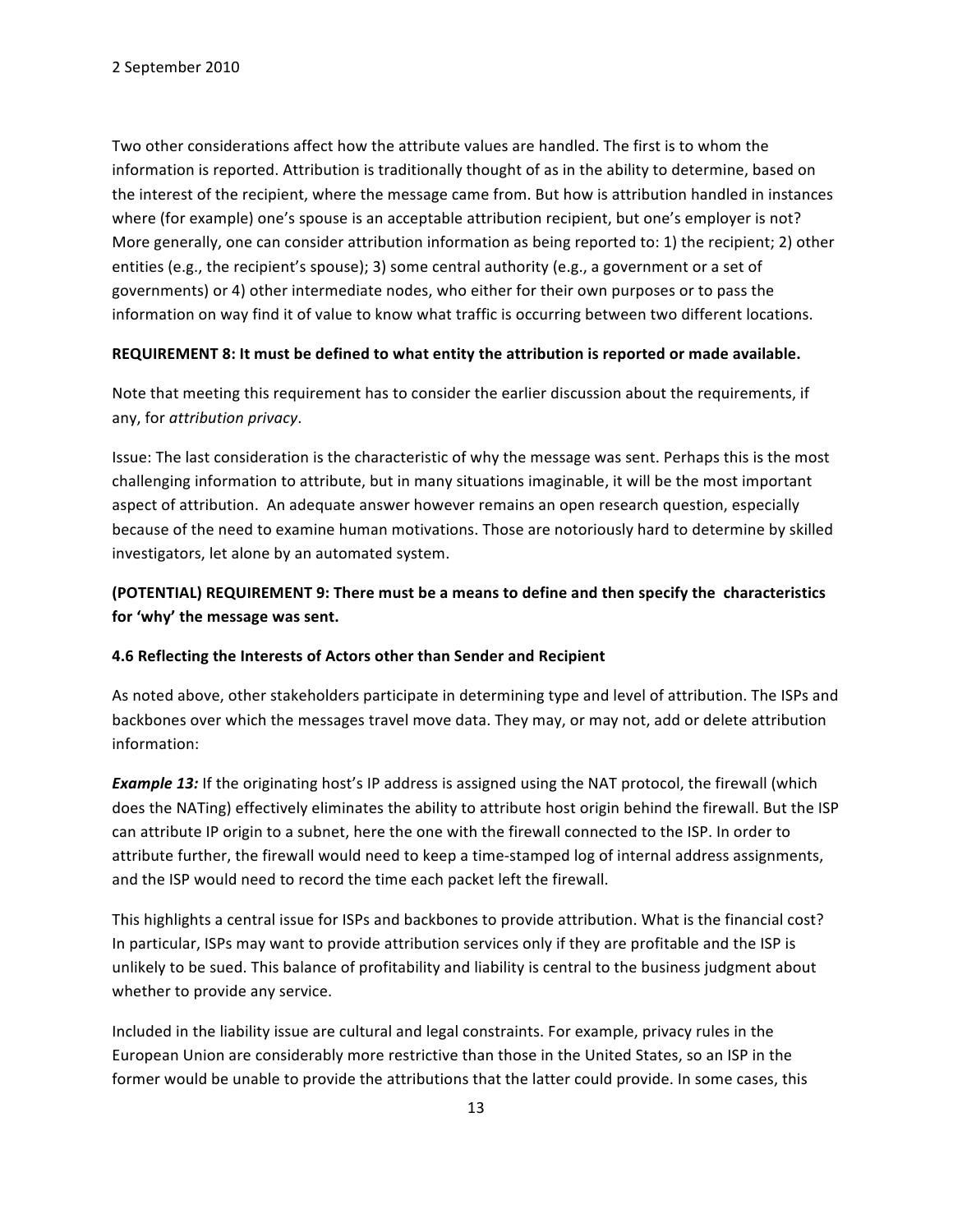may be a choice. The anonymous remailers are a good example. Cypherpunk type I remailers provide limited non-attribution because, if a list of the pseudonyms and senders are kept, a court order will enable authorities to derive attribution data. But a Cypherpunk type II remailer prevents this by using sophisticated cryptographic and traffic routing and fragmentation techniques.

Organizations are a different matter. As noted earlier, the organizations of interest are the sending organization, the receiving organization, their governments, and the governments of the countries through which the message transits. As an example of the importance of these entities, a message being sent from the United States to Russia over a network that transits North Korea may result in questionable attribution information being added. Thus, the attribution characteristics from intermediate nodes, or that relies on intermediate nodes, is affected by the organizations controlling those nodes.

Other potential issues include hiring and training people to ensure the attribution infrastructure, and other supporting infrastructures, function properly, and that technical and non-technical constraints are met. In addition to the financial burdens of people and processes, the time and other resources required must be considered.

REQUIREMENT 10: There needs to be a means to define, and then specify, the requirements/interests **of ISPs and backbones** 

REQUIREMENT 11: There needs to be a means to define, and then specify, the requirements/interests **of other parties** 

# **V. A POLICY NEGOTIATION SYSTEM**

Directly or indirectly, all stakeholders participate in determining type and level of attribution. To begin consideration of what requirements this creates for the attribution system, let us begin with two broad categories of communications.

### **5.1 The Need for a Policy Negotiation System**

### **5.1.1.** Cooperating senders and receivers

Senders and receivers that co-operate provide attribution capabilities. Consider the case where both sender and recipient agree on a desired level of attribution, as well as specifically to the party to which the attribution applies. The simplest situation is where the sender organization and government are in agreement with this desired level of attribution.

This agreement requires carefully defined and commonly accepted attribution characteristics, and a mechanism for negotiation among all of the parties to ensure agreement on the attributes to be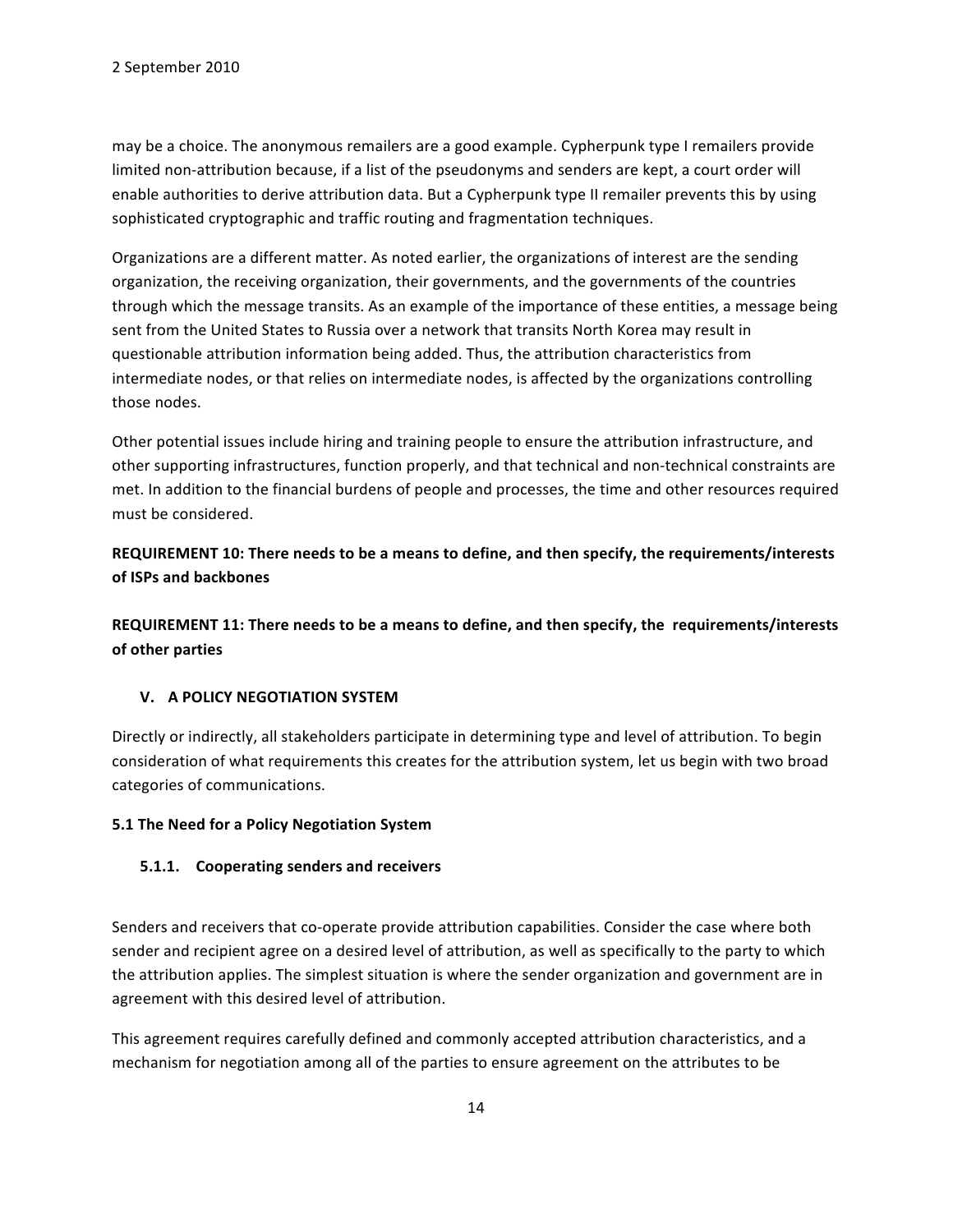communicated. So it is in all parties' interests to have a robust system to ensure the agreed upon level of attribution.

Backbones and intermediate nodes, however, have no generic incentive for co-operation. Thus, cooperating senders and receivers have to specify some attributes of the network path (for example, no packets can go through North Korea) to enhance or ensure the required attribution.

Cooperating entities with similar needs create new capabilities: mechanisms for either agreeing in advance on the desired level of attribution and the services needed to support the agreed upon level of attribution, or in having an efficient negotiating system. Furthermore, ideally there would be metrics for the trust placed in backbones and intermediate nodes. A policy based path routing would also be necessary to ensure the paths provided the appropriate support for attribution.

# REQUIREMENT 12: There must be a structure for *efficiently* defining policies for the special case of cooperating senders and recipients

#### **5.1.2 Conflicting senders and receivers**

Senders and receivers with conflicting attribution needs create choices that either, or both, must make:

*Example 14:* Political dissidents in repressive regimes provide a scenario that contrasts with that for cooperating senders and receivers. The senders may not (and probably will not) want attribution; whether the recipients would agree to having their receipt of particular packets attributed back to the sender is less clear.

This is a situation in which sending governments (and possibly organizations) want attribution of the sender for repressive political reasons. Recipients, or the international community at large, will probably not want senders to have their messages attributed to them, though this prospect raises the concern that bogus or falsified messages are passed off as legitimate to the recipients.

Furthermore, without the cooperation of sending governments and organizations, creating a policy based routing system will depend on the technical specifications that establishes the policy based trust network, and the extent to which the trust network can in fact be trusted.

In this example, multiple choices exist. Politically dissident senders may simply choose not to use the Internet. Recipients may be less trusting of traffic without sender attribution—for example, how do recipients know that such traffic is not really government sponsored disinformation? Intermediate nodes and backbones may cooperate with the sending government for reasons of their own, thus making the policy based trust network less reliable.

#### 5.2 The Requirements for a Policy Negotiation System

With nine different classes of actors potentially involved in the attribution, typically a policy negotiation will be required in order to establish an agreed upon attribution vector. Such an agreed upon attribution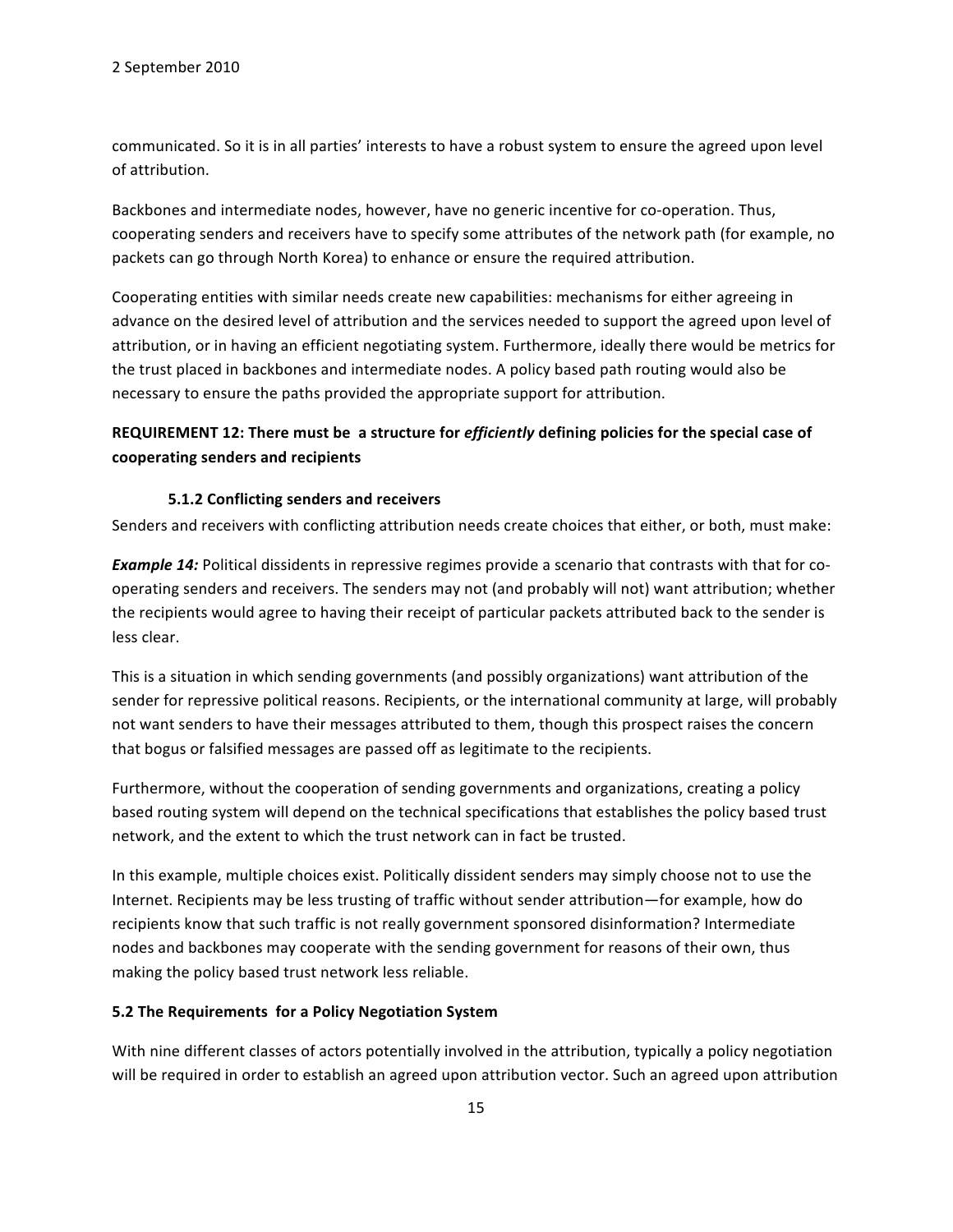vector is *a policy contract*. In some cases the negotiations will not succeed; in others, the policy contract will achieve a semi-permanent basis. One can think of policy contract negotiations as a continuum: at one extreme is the oriental bazaar, where everything is constantly negotiated; the other extreme, religious canon, which changes only very slowly if at all. Which structure will predominate we cannot predict; however a policy contract negotiation system must first and always be workable and agreeable to all parties. Given this snap shot of different goals and needs of the different parties with a stake in attribution, having defined who all of the players are and their needs, a full attribution system needs to have several features.

**REQUIREMENT 13: A common nomenclature for attribution vectors must be defined:** These policy contract elements provide a precise and mutually understood structure including a common language that each involved party can use to define the desired attribution state. The desired attribution state might include the length of the agreement, specified trust levels among network parties (particularly ISPs and backbones), and penalties for non-performance.

REQUIREMENT 14: A system for communicating and negotiating the policy contract must be created. Among and between the different parties this system should be transparent, low cost, and made routine to the extent possible. No system that requires a complex legalistic structure in anything but a few rare cases will work for a commonly accepted attribution framework.

REQUIREMENT 15 and 16: The policy negotiating system should be able to specify and communicate **1) desired attribution states and 2) desired levels of assurance.** Satisfying this requirement enables the parties to inform one another in advance of what they require the values of specific attribute characteristics to be in order to accept or reject messages, or continue or terminate policy contract negotiation. At a minimum the senders must be able to specify a level of attribution and the receivers must be able to communicate what levels of attribution it finds acceptable. For example a sender may require that messages not be attributable to its source; the receiver may require full attribution to the source

REQUIREMENT 17: There must be a flexible verification mechanism for ensuring that contracts are **performed.** Such mechanism will ensure that the entire policy contract negotiation mechanism is enforceable. The verification mechanism needs to provide consequences for those who follow, and fail to follow, negotiated contracts. For example, it might publicly note those who honor policy contracts and those who do not, by using a reputation-based system; or, it may impose a punishment system for violating agreed upon policy contracts, up to and including ostracizing those who breach them.

Note importantly that policy negotiations themselves cannot violate existing policies:

**Example 15:** A sender may already have as its policy that its identity never be attributable. Whether a negotiation can succeed under *existing* policies is a question of some import, especially because those policies may not be known when the negotiation starts. One possibility to ameliorate this is to provide a trusted storage mechanism for existing policies, which specify the framework for any further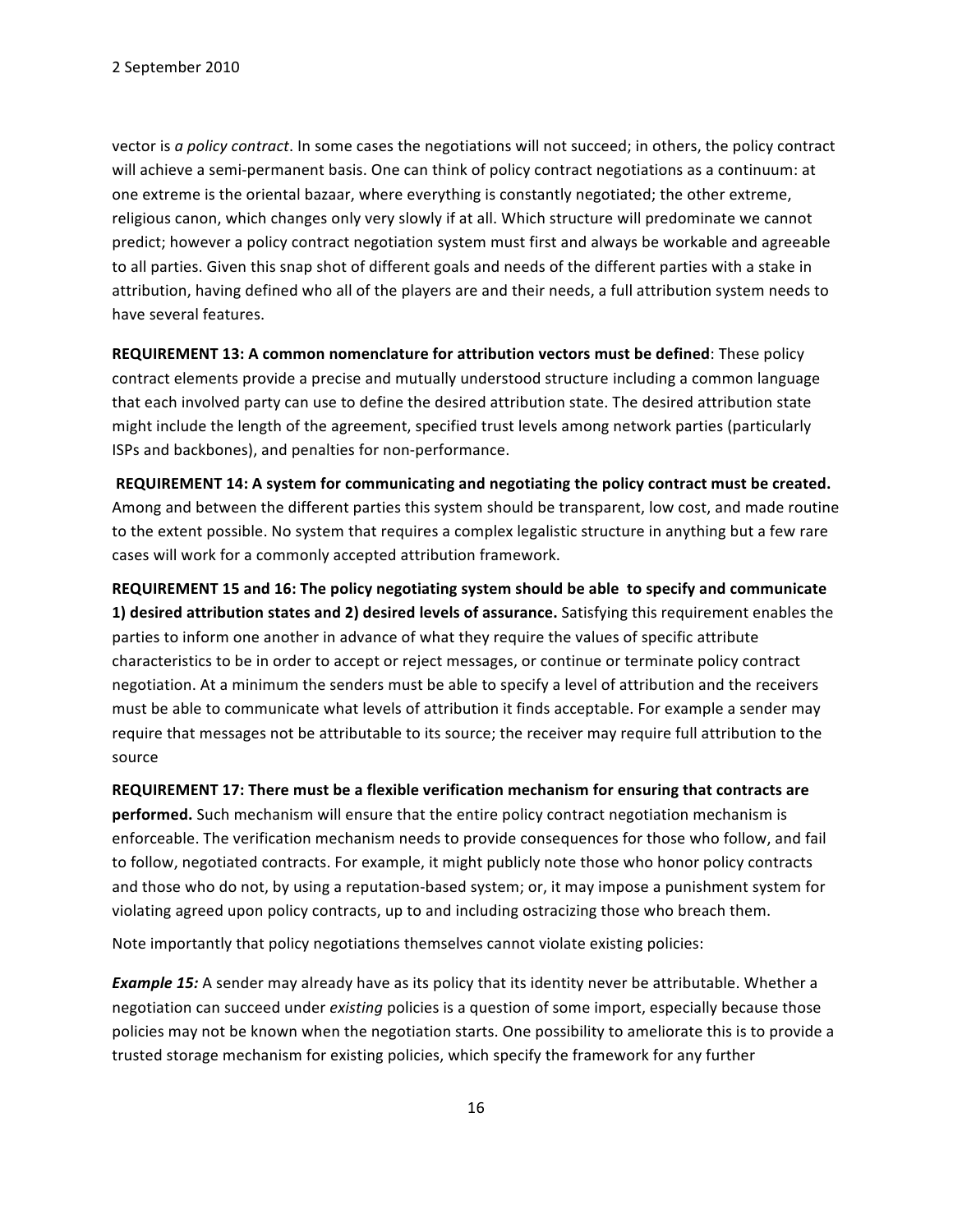negotiations, or identify specific types of policy negotiations that may take place between either wholly or partially anonymous parties.

**Example 16**: As another example of the complexity of policy negotiations, a government web site might require attribution to the user level, but be willing to negotiate down to just an IP address should the user prefer not to provide his personal identity.

It is important that the policy system avoid allowing unwanted accidental outcomes – in other words, situations where the attribution 'agreed to' by the entities is not in fact what is desired. In some cases, accidental outcomes could have serious implications as in the following example:

*Example 17*: A dissident web site needs to advertise its policy of not accepting any forms of attribution *before* a prospective user accidentally provides it.

We therefore need to determine what policies might be required and how they might be made known to other participants. Mechanisms for advertising policies need to be devised, along with an examination of where policies will reside (for example, in addition to policies at the end points, intermediate routers may also have policies that all transiting traffic must honor).

*Example 18*: Looking at a different application is when the "negotiation" that takes place between a recipient with a telephone blocking calls that suppress the caller ID, and a caller whose telephone does not transmit the caller ID (clearly requiring some other mechanism to initiate communication, or simply the sender determining that communication is not possible).

Finally, the mechanisms must be available to non-participants who wish to join the circle of negotiation in order to communicate with entities that require policy contracts.

In many cases, one party may act as a representative for a class of parties to determine a generic policy contract. This is akin to "class action lawsuits," in which a set of actors with a common interest authorize one actor to negotiate on their behalf. In this case, the policy negotiation mechanisms must enable the binding of all parties, not just the negotiator, to the contract.

This leads to some specific system constraints that support policy negotiation.

REQUIREMENT 18: A trust network must be defined that enables actors to trust that other actors, and the network, will honor their commitments as negotiated in the policy contract. Networks cannot tag or alter packets of their own accord<sup>3</sup>; some entity must set them to do so. Thus, signers of a policy contract must have some measure of trust in the other actors to provide attribute values, and to provide acceptably accurate values. This trust system might be tied to the verification system mentioned above, and function much as a reputation system would.

""""""""""""""""""""""""""""""""""""""""""""""""""""""""""""

<sup>&</sup>lt;sup>3</sup> Excluding errors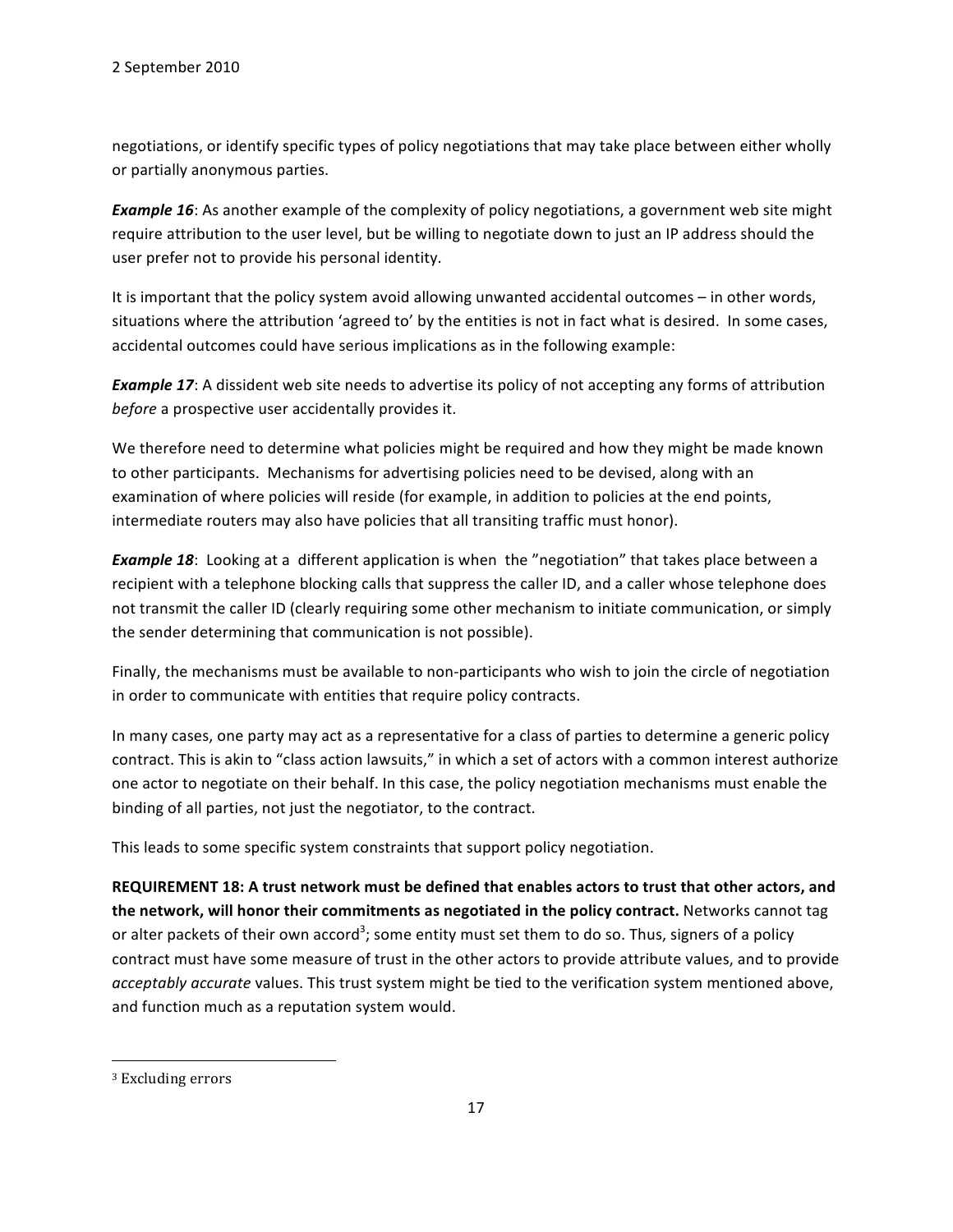REQUIREMENT 19: A policy-based routing mechanism must be defined to ensure that messages traverse networks and midpoints with appropriate attribution mechanisms and levels of trust. This is particularly important if messages are to be routed dynamically (as in today's Internet). Since an attribution 'wrapper' around a packet while technically conceivable would be difficult/impossible to put into practice, the intermediate nodes can alter the attribute vector or add attribute data of their own; hence trust in attribution will be based in part on routing. Unless the actors do not care whether the attribution changes in transit the path that the message takes affects both the values in the attribute vector and the level of assurance of that vector (including the values).

### **5.3 Automated Negotiation**

This subsection will look at some automated policy negotiation systems such as SCENS that might, or might not, work here. We will examine whether each will, and if not what technology needs to exist for automation to succeed, if it can.

#### VI. **GOVERNANCE OF THE ATTRIBUTION SYSTEM**

A number of policy and social issues arise in the creation of an attribution system. How these issues are resolved may not be the choice of any system designer; rather, it may be, as is the case in some other infrastructures (the Internet today being a notable example) governance issues will be resolved – or not  $-$  in an evolutionary, if not to say, 'messy' fashion. Nonetheless, there are key governance issues which, while not exactly requirements, will have to be managed over time, if not ever solved. Three are highlighted here;

- Who makes or how are key attribution framework decisions (e.g., dispute resolution) made?
- How might economic factors shape the form of the attribution system?
- What are some of the social considerations that affect the way attributions are made?

The following sections address these issues.

### **6.1 Who Makes the Decisions?**

One aspect of this foundational governance issue is the creation of a "superuser" or "Administrator" for the attribution system, in which one privileged user can override normal user controls. A likely future issue will be defining the role of central authorities (governments, or network authorities, or both) from overriding the policy-based routing and and trust networks under defined circumstances. Traditionally, this mechanism s is used to provide an escape to correct severe problems or failures. In high assurance systems, this omnipotent role is partitioned into a set of less powerful roles. What powers such a role should have in the systems implementing the policy negotiation, or indeed whether such a role should exist, is an open question. In theory, a superuser should not be needed because the actors in the negotiation can simply decide no agreement is possible. But in practice, other authorities (such as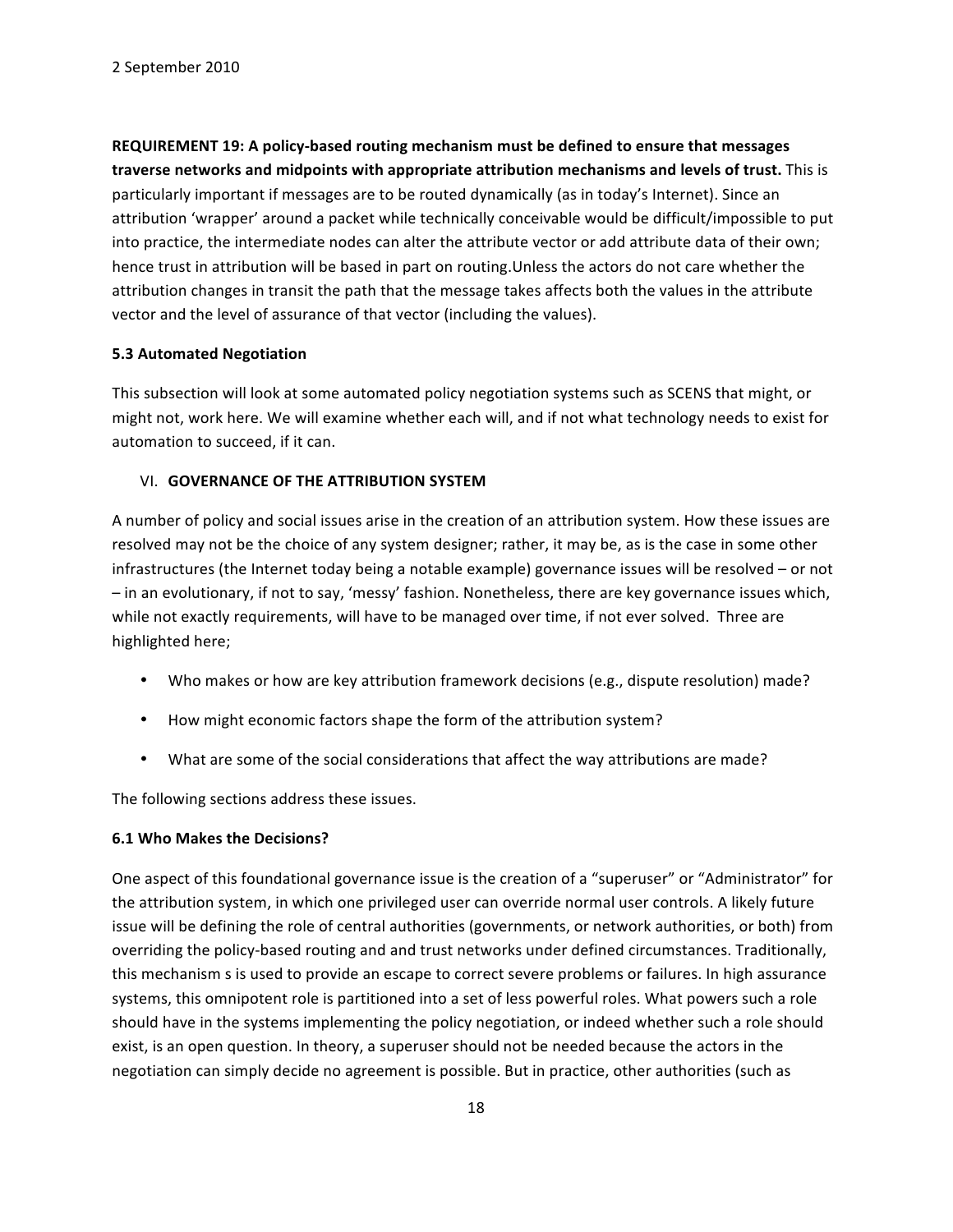governments) may require such a role for non-technical reasons as for instance when law enforcement requires attribution for a certain set of messages between two parties (one or the other party may not voluntarily agree to this!). If so, how such a role would be implemented across multiple jurisdictions is a difficult question, especially when the jurisdictions involved are those of different nations.

Other issues include the extent to which common protocols to implement the policy negotiation system must be adopted. This depends in part on the goals of the system. If attribution is to be ubiquitous, then common protocols (or at least interoperable protocols) must be adopted. Alternatively, several policy negotiation systems might exist, each supporting different types of attribute vectors or different levels of assurance for attribute vectors; in this case, the ability to map goals from one system to the other, and to create translation mechanisms to allow the resprctive protocols to interoperate, define the extent to which attribution information and trust may be shared.

In fact, none of these issues is unique to networked systems; the world of negotiating structures and mechanisms is well established in the non-technical world, and many mechanisms exist in the technical world to support negotiations. All of these issues have been resolved or at least managed in various ways in the physical world (including a realization that, in some cases, negotiations are not feasible). These issues facing an attribution system in turn raises a number of further issues, including:

- What is "adequate" attribution or authentication? This is of course a governance question—who decides? And how might governance goals reflect changing needs of users/administrative domains?
- To whom are the attribution values accessible under select circumstances? Will there be negotiations required if multiple central authorities are involved in an attribution; for example, will multi-jurisdictional cooperation depend upon certain limitations of the form of response allowed?
- Under what circumstances can attribution be "undone"? For instance, under perfect attribution, a central authority could tell networks (intermediate nodes) not to record or tag packets.
- How should conflicts and ambiguities among users/administrative domains be handled? For example, attribution may be desirable under some circumstances (cyber attack and crime) and undesirable under others (political free speech, and possibly of "whistleblowers"). Entities/ADs may have different, conflicting goals here, and hence the success of a governance system in resolving such conflicts will form part of its evaluation (though the metrics will need to be developed). Of note the political and cultural aspects of attribution, where we from a Western culture assume that the ability to visit a dissident web site is good, whereas the government of other countries would obviously disagree with our particular beliefs and morals. In some cases, notably when a whistleblower reveals information his or her organization would prefer to keep secret, the organization will want full attribution whereas doing so would be inimical to the whistleblower.
- How should special (e.g., national defense) needs be handled? There are cases where there may be a requirement for false attribution, such as in the example of when an intelligence agent is undercover and visiting a terrorist website, and where the terrorist website might require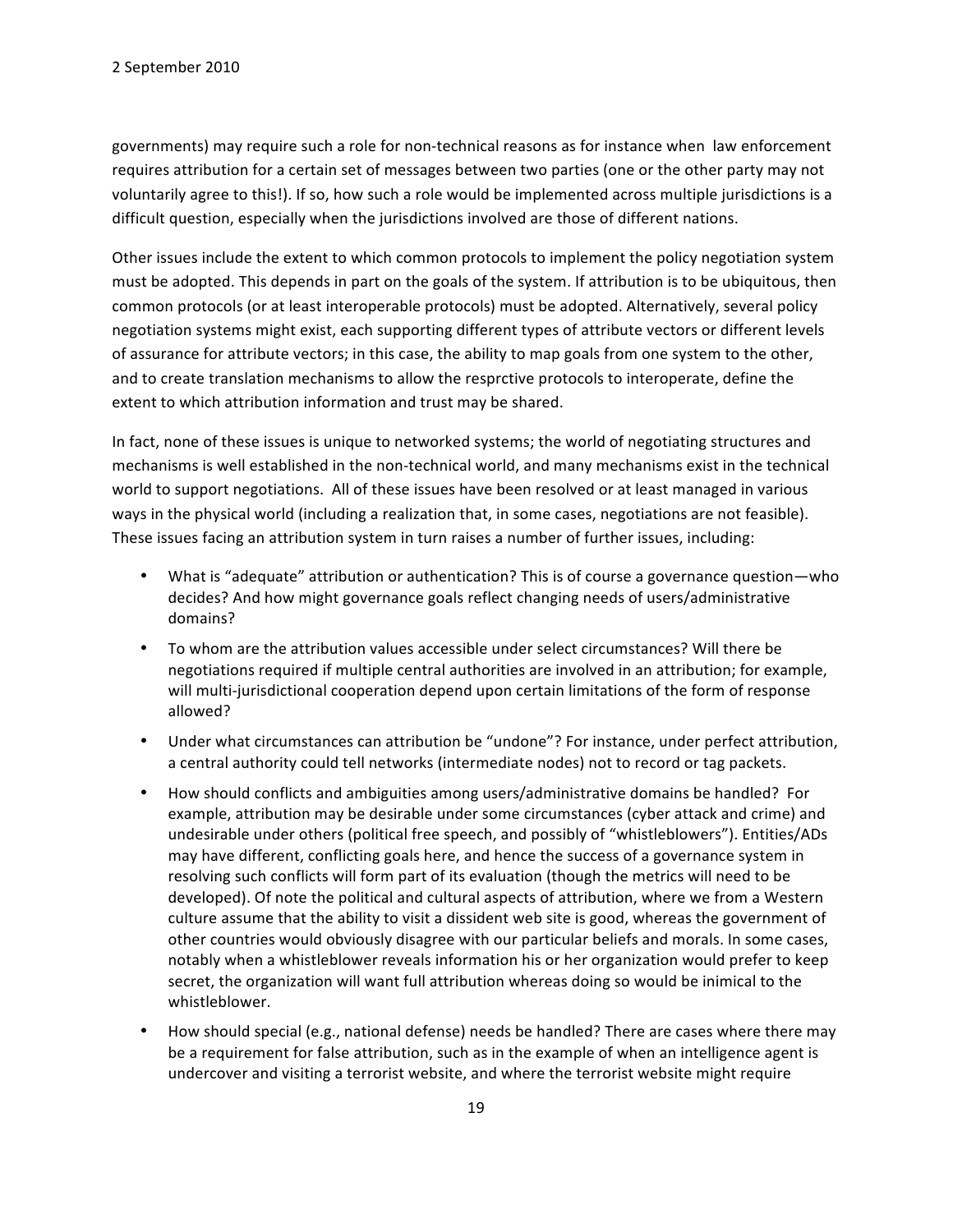attribution. Should this capability be provided to, say, intelligence agencies in all circumstances? If not, under what circumstances should it be provided, and who should determine whether those circumstances hold?

#### **6.2 Economics Will Shape the Attribution System**

Most likely economic considerations will shape the incentives and structures for a full attribution system in several different ways.

First, there is a substantial body of work demonstrating that trust and privacy have a real economic value. We have not proposed a mechanism for monetizing this economic value, but creating a market for attribution and non-attribution among the nine sets of participants appears to be an attractive option. Senders, receivers, and the intermediate organizations could make side payments in order to achieve the desired attribution outcome. The total (dollar) size of this market, how such markets would function is actually buying or selling contracts for 'attribution' (or variants of attribution, as earlier discussed), and how such markets would be governed, are speculative right now, but such markets appear to be conceptually attractive. The real-life examples of robust markets in derivatives, options, and other esoteric 'non-material' products suggest that a market for attribution trading might be feasible. Even if such markets are, in economic terms, 'imperfect', so that the value of trust and privacy is not (fully) monetized, a functioning market nonetheless would contribute to the overall economic welfare (in economist's terms, either in terms of the consumer or producer surplus).

Second, backbones and intermediate nodes face a couple of different economic models for their businesses. For example, intermediate nodes and backbones could position themselves as the most trusted intermediate carriage points for traffic with attribution or non-attribution requirements. In this case, the rationale is that by being highly trusted these carriers would obtain more traffic (but this assumes that the market for attribution will in fact be significant). Alternatively, nodes could adopt a low cost strategy—make no guarantees as to the validity of the traffic crossing these nodes, but count on transmitting significant traffic at a low cost. A more venial instance would be for nodes to accept side payments (from governments or organizations) in order to corrupt or monitor their traffic, without the knowledge of other attribution system participants.

Governments and organizations also have to make choices as to how they are positioned in providing a trusted range of attribution choices. To cite a banking analogy, at one end of the spectrum are the trusted Swiss; at the other end would be countries like Nigeria.

Our intuition is that the economic flows from a full attribution system will be considerable (though we have no evidence to support this assertion), and that a variety of business models will emerge variously trading off trust, traffic volume, cost and even side payments from other parties.

Policy choices may shape the ultimate network economics. By treaty, international telephony provides payments to less developed countries to support their connection to the multinational network (in total, such reverse payments are on the order of 8-10 billion US per year). The Internet has no such structure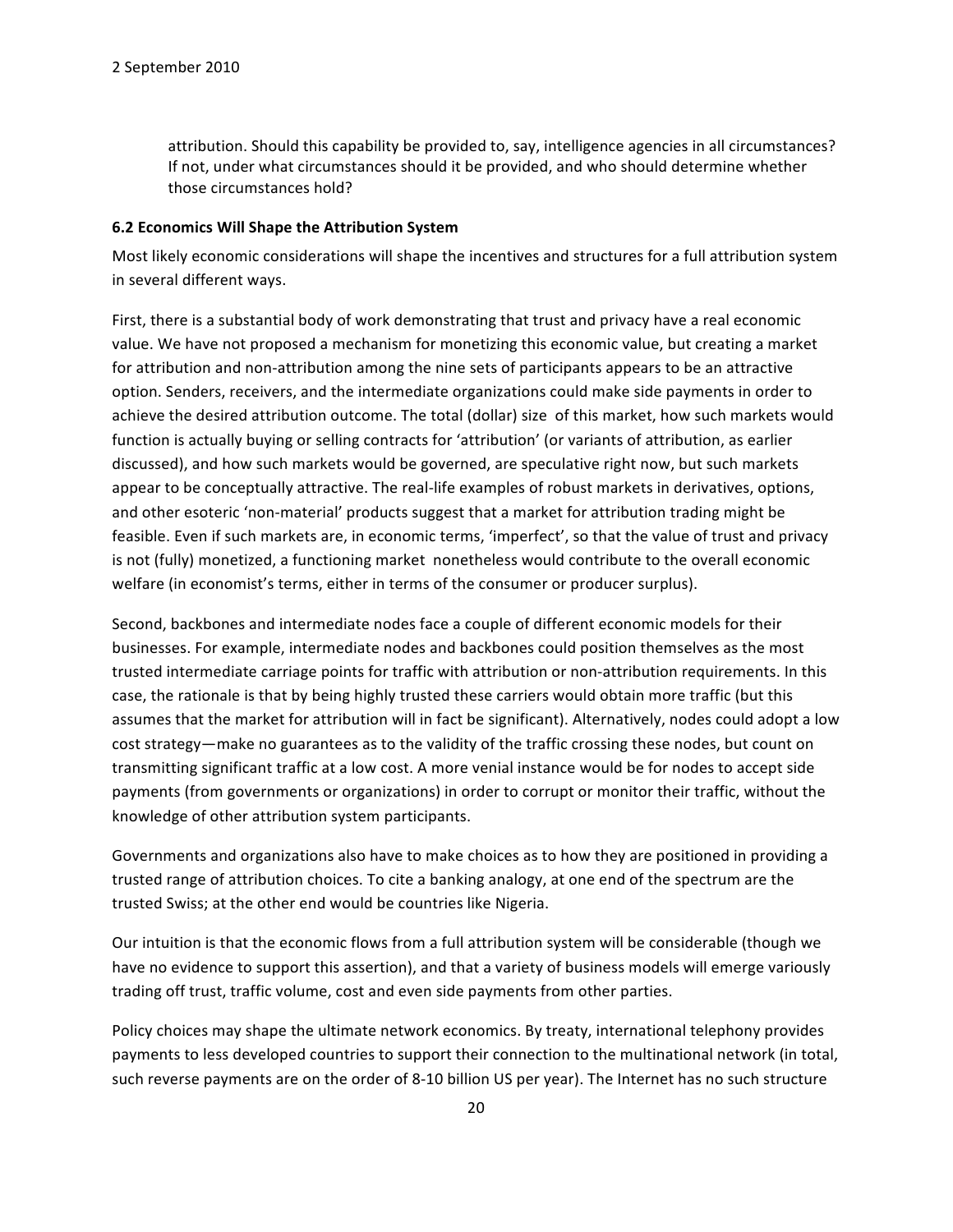of reverse payments, but such a system might be a powerful incentive for select countries to provide and participate in a trusted attribution system. This payment structure deserves careful analysis.

Finally (and related to the previous paragraph) is the question of "who pays." The attribution system as outlined in this paper would require significant investment in multilateral capabilities that do not now exist. These include:

- A common multilateral policy framework to formalize the cooperation, definitions, and collaborations necessary for attribution across administrative, jurisdictional, and national boundaries;
- Technical cooperation far exceeding the agreements in principle now extant. Such cooperation would fill important gaps, such as research and recommending the best attribution techniques, and providing on-going support for a multilateral attribution capability;
- Negotiating structures (not just for senders and receivers, but all nine sets of parties involved) with defined terms for levels of attribution and non-attribution to be associated with each message; and
- Policy based trusted network routing across backbones/nodes. Ideally a formalized metric for trustworthiness would be developed and used as the basis for routing decisions.

All of these initiatives are a necessary part of the attribution system we have outlined. While all would benefit, as is typical of network transformations appears to be little incentive for any single party or group of parties to fund these initiatives. As we have noted, there are successful multilateral frameworks that have been developed to address needs like non-proliferation and weapons limitations. We are confident, therefore, that an acceptable system for funding this attribution overhead is quite doable.

# **6.3 Social Factors May Shape the Attribution System**

The attribution policies discussed so far create an interesting, and yet realistic, dichotomy. Consider the attribution policy of first origin, that is, the ultimate source.

This policy states that the network operators can trace coordinated entities back to their origin. The utility of this policy arises from distributed DDoS attacks, or botnets, in which the immediate origins of the messages are known (the bots); the policy requires the ability to trace back to the distribution points, or distributors, of the bots. In the context of tracing network attacks, the first origin policy is not merely reasonable; it is salutary, because it minimizes disruption and suspicion of those unwitting people and systems on which the botnet entities run.

Now, consider the same policy in a political context. A nation with repressive political policies discovers a large number of messages that poke fun at the government. The first origin policy allows the government to trace back to determine the origin of these co-ordinated entities (one or more messages). The ability for the dissidents (or ordinary citizens) to criticize their government anonymously no longer exists.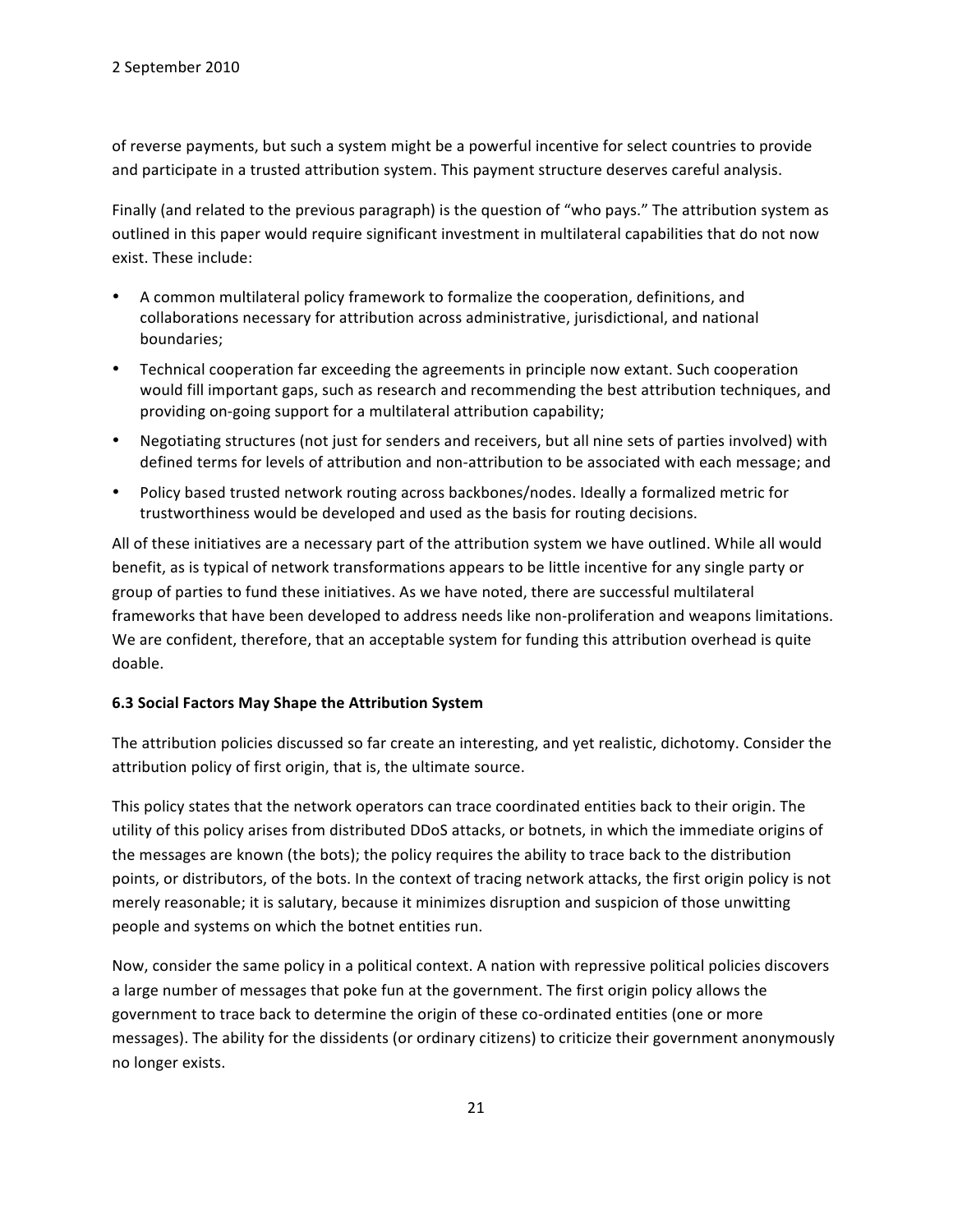This leads one to ask the purpose of attribution. Attribution, or rather the lack of attribution, provides the ability to send messages without fear that the entities involved can be identified. Differing levels and types of attribution modify the level of fear, and the ability to send such messages, in various ways.

The ability to conceal the origin of messages affords the sender protection from reprisals. The example using political dissidents is one context in which this ability is critical. Another example is whistle blowing, in which a subordinate reports actions of a superior (or an equal) to an external authority, such as the press or a regulatory or law enforcement agency. Extending this to an agency or country, the ability to deny attribution allows an attacker to place the target in a state of confusion, a tactic of warfare encouraged by Sun-Tzu, among others.

This ability also enables one to protect privacy. Called "the most comprehensive of rights and the right most valued by civilized men" [Warren & Brandeis], the right to be "let alone" enables one to live one's life without interference and without having to account for one's actions. As an example of the value of such privacy, consider someone who wants to learn to use the Python programming language. He goes first to the web site http://www.python.com. The pornographic images on that site indicate it is not the site where one may download the language interpreter, so he tries http://www.python.org, which is the correct site. But anyone observing his activities would see he visited a pornographic web site, and from that could (erroneously) conclude he was downloading pornography.

With privacy comes power. A lack of attribution enables entities to avoid taking responsibility for their messages. For example, experience with the anonymity that the Internet affords shows that it prevents those who are the targets of slanderous communication from identifying the sources, and taking legal or other actions to protect themselves.

The sources here may include the government. Franz Kafka's book "The Trial" makes this point eloquently, by describing a trial in which the protagonist is tried for something (he is never told what) by a court (he is never told who), and subsequently convicted and executed. In many countries, people are tried (either in a court of law or in the court of public opinion) without being told who their accusers are. So the lack of attribution that protects the individual also can harm the individual.

Further, the ability to trace messages enhances the ability to detect attacks at the non-cyber level, ranging from individual threats (for example, harassment) to societal threats (for example, terrorism and warfare). Thus, this point of view stems from a belief that providing attribution encourages social order and protects both individuals and society.

There is no right answer to the level of attribution that should be provided. This is a policy issue that must be decided somehow, either by a deliberate crafting of policy or by an acceptance of the existence of tools and services that can provide varying degrees of attribution.

Ultimately, there may be several Internets or slices . . ., each with a different level of attribution, and people who desire disparate levels may simply be unable to communicate. While disquieting, this